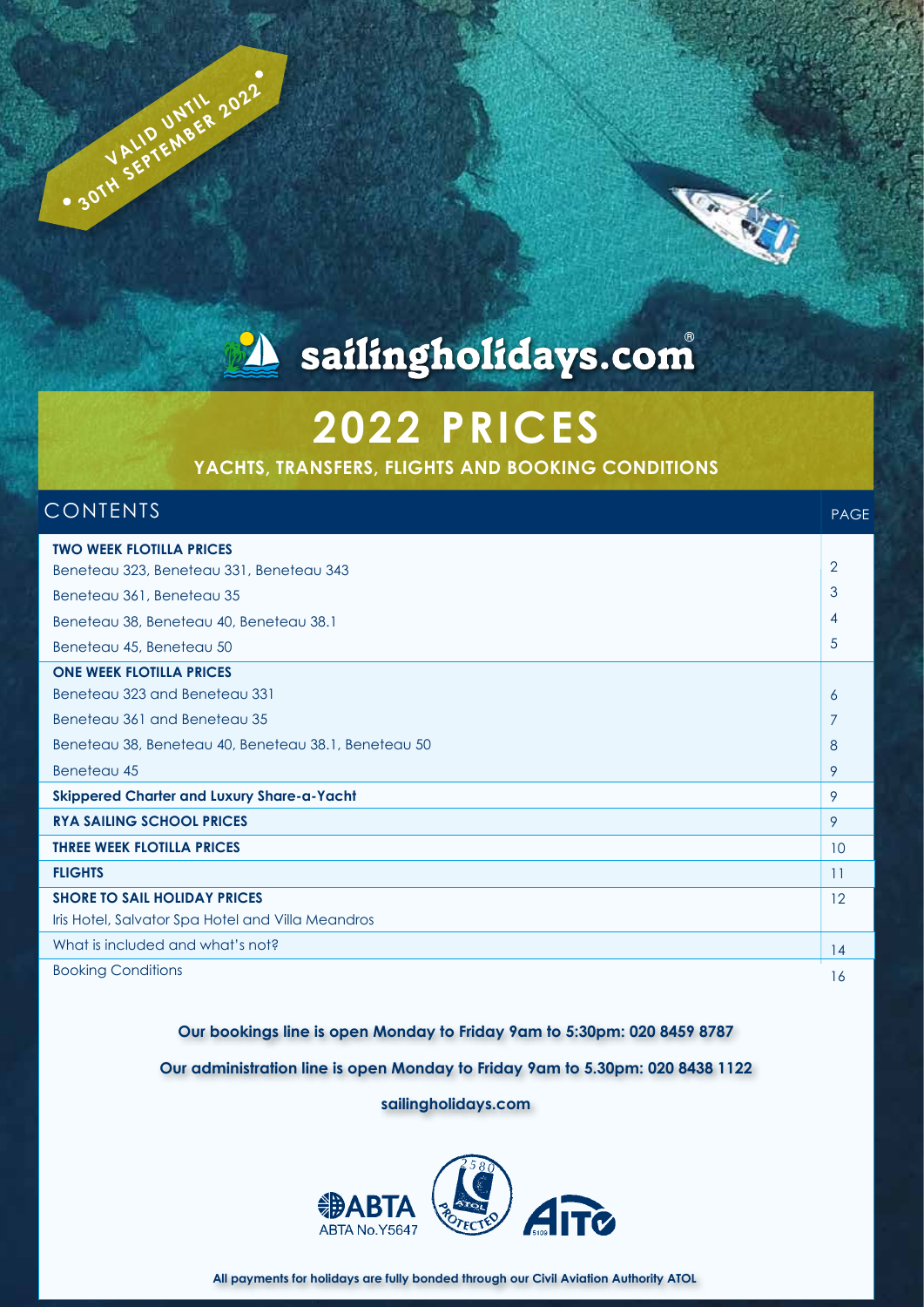## **TWO WEEK PRICES**

## **TWO WEEK GREEK ISLANDS FLOTILLA SAILING HOLIDAYS**

**Holiday prices for 2022, per person including your yacht, flights, transfers, diesel, lead crew and full financial protection**

|                                                      |                                                          | <b>TWO WEEK: BENETEAU 323</b> |      |                         |                |                                  |                                   |
|------------------------------------------------------|----------------------------------------------------------|-------------------------------|------|-------------------------|----------------|----------------------------------|-----------------------------------|
|                                                      | <b>ROUTES &amp; DATES</b>                                |                               |      | <b>PRICE PER PERSON</b> |                |                                  | <b>ROUTES &amp; DATES</b>         |
| <b>FARAWAY</b><br><b>ISLANDS</b>                     | <b>SOUTH</b><br><b>IONIAN</b>                            | <b>WHOLE</b><br><b>IONIAN</b> | 4    | 3                       | $\overline{2}$ | <b>SARONIC</b><br><b>ISLANDS</b> | <b>SPORADES</b><br><b>ISLANDS</b> |
| Sun 24 April                                         |                                                          | Sun 24 April *                | 915  | 1095                    | 1365           | <b>Sun 24 April</b>              |                                   |
|                                                      |                                                          | Sun 1 May S:N                 | 935  | 1135                    | 1385           | Sun 1 May                        |                                   |
| <b>Sun 8 May</b>                                     |                                                          | Sun 8 May S:N                 | 955  | 1175                    | 1405           | <b>Sun 8 May</b>                 |                                   |
|                                                      |                                                          | Sun 15 May N:S                | 1155 | 1375                    | 1525           | Sun 15 May                       | Fri 13 May                        |
|                                                      | These yachts run<br>on our One Week                      | Sun 22 May N:S                | 1295 | 1615                    | 1985           | Sun 22 May                       | Fri 20 May                        |
|                                                      | <b>Highlights of the</b>                                 | Sun 29 May S:N                | 1305 | 1625                    | 2075           | Sun 29 May                       | Fri 27 May                        |
|                                                      | South Ionian Flotilla<br>on these dates.                 | Sun 5 June S:N                | 1365 | 1695                    | 2075           | Sun 5 June                       | Fri 3 June                        |
|                                                      |                                                          | Sun 12 June N:S               | 1405 | 1715                    | 2145           | Sun 12 June                      | Fri 10 June                       |
|                                                      |                                                          | Sun 19 June N:S               | 1405 | 1715                    | 2145           | Sun 19 June                      | Fri 17 June                       |
| These yachts run on                                  |                                                          | Sun 26 June S:N               | 1435 | 1735                    | 2195           | Sun 26 June                      | Fri 24 June                       |
| our One Week Paxos<br>& Corfu Flotilla               |                                                          | Sun 3 July S:N                | 1435 | 1755                    | 2185           | Sun 3 July                       | Fri 1 July                        |
| on these dates.                                      | Sun 10 July                                              | Sun 10 July N:S               | 1485 | 1795                    | 2185           | Sun 10 July                      | Fri 8 July                        |
|                                                      | Sun 17 July                                              | Sun 17 July N:S               | 1625 | 1965                    | 2285           | Sun 17 July                      | Fri 15 July                       |
|                                                      | Sun 24 July                                              | Sun 24 July S:N               | 1625 | 1965                    | 2285           | Sun 24 July                      | Fri 22 July                       |
|                                                      | Sun 31 July                                              | Sun 31 July S:N               | 1625 | 1965                    | 2285           | Sun 31 July                      | Fri 29 July                       |
|                                                      | Sun 7 Aug                                                | <b>Sun 7 Aug N:S</b>          | 1625 | 1965                    | 2285           | Sun 7 Aug                        | Fri 5 Aug                         |
|                                                      | Sun 14 Aug                                               | Sun 14 Aug N:S                | 1625 | 1965                    | 2285           | Sun 14 Aug                       | Fri 12 Aug                        |
|                                                      | Sun 21 Aug                                               | Sun 21 Aug S:N                | 1425 | 1685                    | 2185           | Sun 21 Aug                       | Fri 19 Aug                        |
| Sun 28 Aug                                           | These yachts run                                         | Sun 28 Aug S:N                | 1405 | 1675                    | 2145           | Sun 28 Aug                       | Fri 26 Aug                        |
|                                                      | on our One Week                                          | <b>Sun 4 Sept N:S</b>         | 1395 | 1645                    | 2065           | <b>Sun 4 Sept</b>                | Fri 2 Sept                        |
| These yachts run                                     | <b>Highlights of the</b><br><b>South Ionian Flotilla</b> | Sun 11 Sept N:S               | 1325 | 1565                    | 2015           | Sun 11 Sept                      | Fri 9 Sept                        |
| on our One Week                                      | on these dates.                                          | Sun 18 Sept S:N               | 1195 | 1355                    | 1795           | Sun 18 Sept                      | Fri 16 Sept                       |
| <b>Paxos &amp; Corfu Flotilla</b><br>on these dates. | Sun 25 Sept                                              |                               | 1105 | 1285                    | 1605           | Sun 25 Sept                      |                                   |
|                                                      |                                                          | <b>Sun 2 Oct N:S</b>          | 915  | 1105                    | 1325           | Sun 2 Oct                        |                                   |
| Sun 9 Oct                                            |                                                          | Sun 9 Oct*                    | 895  | 1075                    | 1295           | Sun 9 Oct                        |                                   |
|                                                      |                                                          | <b>Sun 16 Oct *</b>           | 875  | 1055                    | 1275           |                                  |                                   |

Ionian Delivery Flotilla\*

#### **SPORADES ISLANDS Fri 13 May Fri 20 May Fri 27 May Fri 3 June Fri 10 June Fri 17 June Fri 24 June Fri 1 July Fri 8 July Fri 15 July Fri 22 July Fri 29 July Fri 5 Aug Fri 12 Aug Fri 19 Aug Fri 26 Aug Fri 2 Sept Fri 9 Sept Fri 16 Sept SARONIC ISLANDS Sun 24 April Sun 1 May Sun 8 May Sun 15 May Sun 22 May Sun 29 May Sun 5 June Sun 12 June Sun 19 June Sun 26 June Sun 3 July Sun 10 July Sun 17 July Sun 24 July Sun 31 July Sun 7 Aug Sun 14 Aug Sun 21 Aug Sun 28 Aug Sun 4 Sept Sun 11 Sept Sun 18 Sept Sun 25 Sept 6 5 4 3 2 665 745 865 1105 1375 705 775 885 1145 1395 735 775 905 1185 1415 835 915 1075 1345 1515 935 1055 1185 1585 1935 955 1055 1195 1585 2015 955 1085 1285 1635 2015 985 1095 1295 1685 2055 985 1135 1335 1685 2075 1005 1145 1335 1705 2155 1135 1345 1505 1825 2225 1175 1365 1605 1905 2295 1305 1545 1785 2145 2395 1305 1545 1785 2145 2395 1305 1545 1785 2145 2395 1305 1545 1785 2145 2395 1305 1545 1785 2145 2395 1145 1285 1475 1685 2175 1125 1265 1455 1655 2145 1095 1185 1375 1595 2025 995 1165 1275 1495 1975 885 1005 1155 1345 1735 825 935 1105 1255 1575 705 775 915 1115 1335 ROUTES & DATES ROUTES & DATES PRICE PER PERSON TWO WEEK: BENETEAU 331 BENETEAU 343s ON SOUTH IONIAN DATES ONLY SOUTH IONIAN Sun 10 July Sun 17 July \* Sun 24 July Sun 31 July \* Sun 7 Aug Sun 14 Aug \* Sun 21 Aug Sun 25 Sept Sun 24 April Sun 8 May Sun 28 Aug WHOLE IONIAN Sun 24 April \* Sun 1 May S:N Sun 8 May S:N Sun 15 May N:S Sun 22 May N:S Sun 29 May S:N Sun 5 June S:N Sun 12 June N:S Sun 19 June N:S Sun 26 June S:N Sun 3 July S:N Sun 10 July N:S Sun 17 July N:S Sun 24 July S:N Sun 31 July S:N Sun 7 Aug N:S Sun 14 Aug N:S Sun 21 Aug S:N Sun 28 Aug S:N Sun 4 Sept N:S Sun 11 Sept N:S Sun 18 Sept S:N Sun 2 Oct N:S FARAWAY ISLANDS** These yachts run on our **One Week Highlights of the South Ionian Flotilla**  on these dates. These yachts run on our **One Week Highlights of the South Ionian Flotilla** on these dates. se yachts run or our **One Week Paxos & Corfu Flotilla**  on these dates. These yachts run on our **One Week Paxos & Corfu Flotilla**  on these dates.

**675 755 895 1085 1305 655 735 875 1065 1285**

**Sun 2 Oct Sun 9 Oct** 

TWO WEEK PRICES 2022 **TWO WEEK PRICES 2022**

\*Beneteau 343s run **Alonian Delivery Flotilla** \* on these dates

**Sun 9 Oct Sun 16 Oct \*** 

**Sun 9 Oct**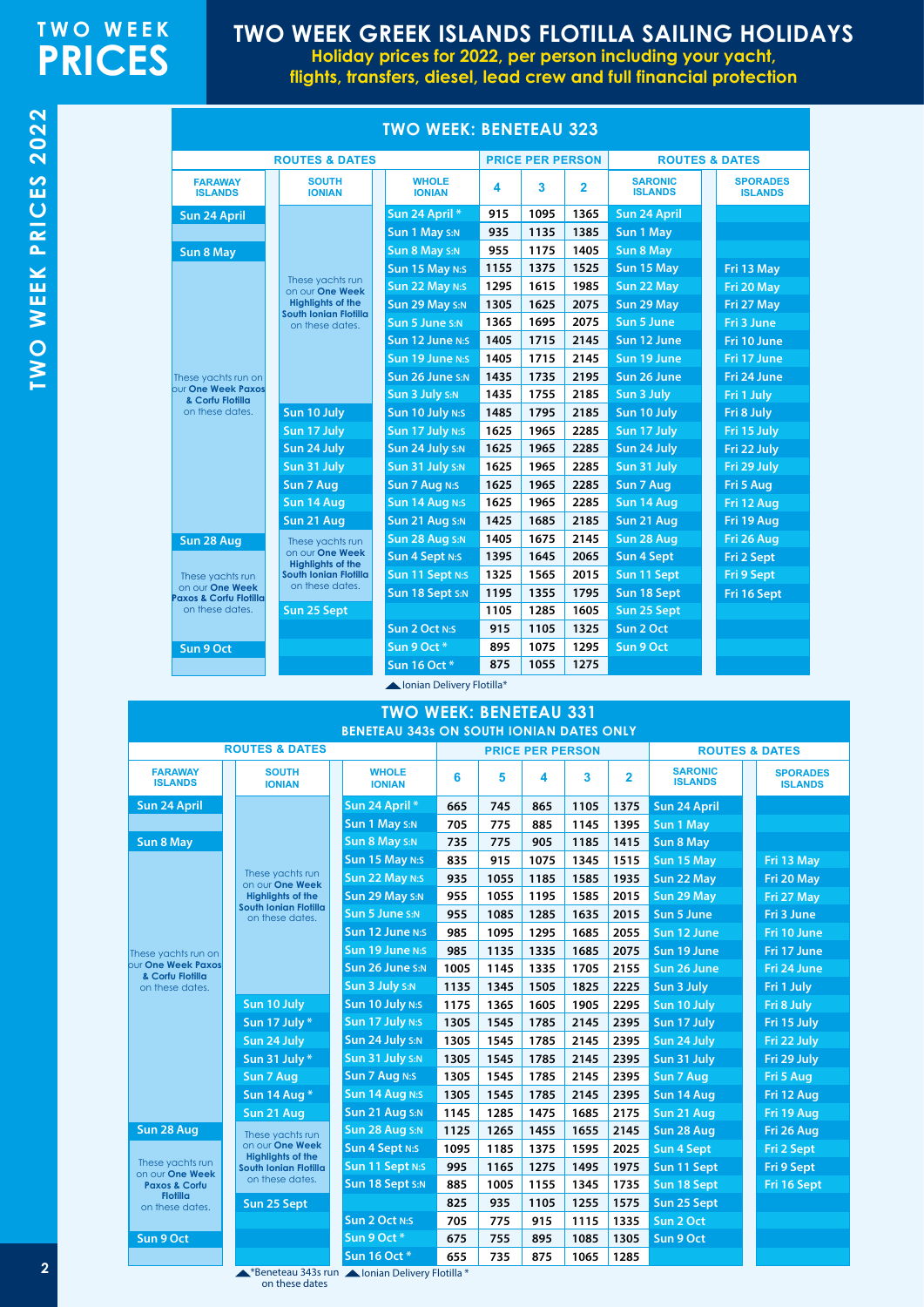**Holiday prices for 2022, per person including your yacht, flights, transfers, diesel, lead crew and full financial protection**

## **TWO WEEK PRICES**

|                                               |                                                   | TWO WEEK: BENETEAU 361           |      |      |                         |      |                |                                  |                                   |
|-----------------------------------------------|---------------------------------------------------|----------------------------------|------|------|-------------------------|------|----------------|----------------------------------|-----------------------------------|
|                                               | <b>ROUTES &amp; DATES</b>                         |                                  |      |      | <b>PRICE PER PERSON</b> |      |                |                                  | <b>ROUTES &amp; DATES</b>         |
| <b>FARAWAY</b><br><b>ISLANDS</b>              | <b>SOUTH</b><br><b>IONIAN</b>                     | <b>WHOLE</b><br><b>IONIAN</b>    | 6    | 5    | 4                       | 3    | $\overline{2}$ | <b>SARONIC</b><br><b>ISLANDS</b> | <b>SPORADES</b><br><b>ISLANDS</b> |
| Sun 24 April                                  |                                                   | Sun 24 April *                   | 735  | 815  | 905                     | 1145 | 1455           | Sun 24 April                     |                                   |
|                                               |                                                   | Sun 1 May S:N                    | 765  | 865  | 955                     | 1225 | 1515           | Sun 1 May                        |                                   |
| <b>Sun 8 May</b>                              |                                                   | Sun 8 May S:N                    | 825  | 885  | 1005                    | 1305 | 1565           | <b>Sun 8 May</b>                 |                                   |
|                                               |                                                   | Sun 15 May N:S                   | 975  | 1055 | 1165                    | 1485 | 1595           | Sun 15 May                       | Fri 13 May                        |
|                                               | These yachts run<br>on our One Week               | Sun 22 May N:S                   | 1125 | 1215 | 1355                    | 1845 | 2405           | Sun 22 May                       | Fri 20 May                        |
|                                               | <b>Highlights of the</b><br>South Ionian Flotilla | Sun 29 May S:N                   | 1135 | 1215 | 1355                    | 1865 | 2435           | Sun 29 May                       | Fri 27 May                        |
|                                               | on these dates.                                   | Sun 5 June S:N                   | 1135 | 1215 | 1455                    | 1865 | 2435           | <b>Sun 5 June</b>                | Fri 3 June                        |
| These yachts run on                           |                                                   | Sun 12 June N:S                  | 1135 | 1275 | 1495                    | 1965 | 2595           | Sun 12 June                      | Fri 10 June                       |
|                                               |                                                   | Sun 19 June N:S                  | 1205 | 1315 | 1585                    | 2025 | 2675           | Sun 19 June                      | Fri 17 June                       |
| <b>bur One Week Paxos</b><br>& Corfu Flotilla |                                                   | Sun 26 June S:N                  | 1205 | 1415 | 1605                    | 2105 | 2765           | Sun 26 June                      | Fri 24 June                       |
| on these dates.                               |                                                   | Sun 3 July S:N                   | 1325 | 1545 | 1785                    | 2145 | 2805           | Sun 3 July                       | Fri 1 July                        |
|                                               | Sun 10 July                                       | Sun 10 July N:S                  | 1405 | 1695 | 1885                    | 2285 | 2935           | Sun 10 July                      | Fri 8 July                        |
|                                               | Sun 17 July                                       | Sun 17 July N:S                  | 1475 | 1735 | 1975                    | 2345 | 2975           | Sun 17 July                      | Fri 15 July                       |
|                                               | Sun 24 July                                       | Sun 24 July S:N                  | 1475 | 1735 | 1975                    | 2345 | 2975           | Sun 24 July                      | Fri 22 July                       |
|                                               | Sun 31 July                                       | Sun 31 July S:N                  | 1475 | 1735 | 1975                    | 2345 | 2975           | Sun 31 July                      | Fri 29 July                       |
|                                               | Sun 7 Aug                                         | Sun 7 Aug N:S                    | 1475 | 1735 | 1975                    | 2345 | 2975           | Sun 7 Aug                        | Fri 5 Aug                         |
|                                               | Sun 14 Aug                                        | Sun 14 Aug N:S                   | 1475 | 1735 | 1975                    | 2345 | 2975           | Sun 14 Aug                       | Fri 12 Aug                        |
|                                               | Sun 21 Aug                                        | Sun 21 Aug S:N                   | 1315 | 1435 | 1625                    | 1975 | 2685           | Sun 21 Aug                       | Fri 19 Aug                        |
| Sun 28 Aug                                    | These yachts run                                  | Sun 28 Aug S:N                   | 1285 | 1415 | 1595                    | 1945 | 2645           | Sun 28 Aug                       | Fri 26 Aug                        |
|                                               | on our One Week<br><b>Highlights of the</b>       | <b>Sun 4 Sept N:S</b>            | 1275 | 1365 | 1555                    | 1855 | 2535           | <b>Sun 4 Sept</b>                | Fri 2 Sept                        |
| These yachts run<br>on our One Week           | South Ionian Flotilla                             | Sun 11 Sept N:S                  | 1185 | 1285 | 1455                    | 1675 | 2255           | Sun 11 Sept                      | Fri 9 Sept                        |
| <b>Paxos &amp; Corfu Flotilla</b>             | on these dates.                                   | Sun 18 Sept S:N                  | 995  | 1135 | 1275                    | 1555 | 1915           | Sun 18 Sept                      | Fri 16 Sept                       |
| on these dates.                               | Sun 25 Sept                                       |                                  | 885  | 1105 | 1155                    | 1365 | 1675           | Sun 25 Sept                      |                                   |
|                                               |                                                   | <b>Sun 2 Oct N:S</b>             | 725  | 835  | 975                     | 1155 | 1385           | Sun 2 Oct                        |                                   |
| Sun 9 Oct                                     |                                                   | Sun 9 Oct*                       | 705  | 815  | 955                     | 1125 | 1355           | Sun 9 Oct                        |                                   |
|                                               |                                                   | Sun 16 Oct *                     | 685  | 795  | 935                     | 1105 | 1335           |                                  |                                   |
|                                               |                                                   | <b>Lonian Delivery Flotillet</b> |      |      |                         |      |                |                                  |                                   |

#### **TWO WEEK: BENETEAU 361**

 $\blacktriangle$  Ionian Delivery Flotilla

|                                               | <b>ROUTES &amp; DATES</b>                       |                               |      |      | <b>PRICE PER PERSON</b> |      |                |                                  | <b>ROUTES &amp; DATES</b>         |
|-----------------------------------------------|-------------------------------------------------|-------------------------------|------|------|-------------------------|------|----------------|----------------------------------|-----------------------------------|
| <b>FARAWAY</b><br><b>ISLANDS</b>              | <b>SOUTH</b><br><b>IONIAN</b>                   | <b>WHOLE</b><br><b>IONIAN</b> | 6    | 5    | 4                       | 3    | $\overline{2}$ | <b>SARONIC</b><br><b>ISLANDS</b> | <b>SPORADES</b><br><b>ISLANDS</b> |
| Sun 24 April                                  |                                                 | Sun 24 April *                | 845  | 935  | 1045                    | 1235 | 1635           | <b>Sun 24 April</b>              |                                   |
|                                               |                                                 | Sun 1 May S:N                 | 885  | 995  | 1105                    | 1315 | 1765           | Sun 1 May                        |                                   |
| <b>Sun 8 May</b>                              |                                                 | <b>Sun 8 May S:N</b>          | 915  | 1015 | 1145                    | 1405 | 1865           | <b>Sun 8 May</b>                 |                                   |
|                                               |                                                 | Sun 15 May N:S                | 1115 | 1215 | 1465                    | 1785 | 2435           | Sun 15 May                       | Fri 13 May                        |
|                                               | These yachts run<br>on our One Week             | <b>Sun 22 May N:S</b>         | 1265 | 1355 | 1645                    | 2005 | 2775           | Sun 22 May                       | Fri 20 May                        |
|                                               | <b>Highlights of the</b>                        | Sun 29 May S:N                | 1295 | 1365 | 1665                    | 2085 | 2865           | Sun 29 May                       | Fri 27 May                        |
|                                               | <b>South Ionian Flotilla</b><br>on these dates. | Sun 5 June S:N                | 1335 | 1415 | 1745                    | 2135 | 2965           | Sun 5 June                       | Fri 3 June                        |
|                                               |                                                 | <b>Sun 12 June N:S</b>        | 1335 | 1475 | 1845                    | 2315 | 3175           | Sun 12 June                      | Fri 10 June                       |
|                                               |                                                 | Sun 19 June N:S               | 1385 | 1615 | 1965                    | 2445 | 3335           | Sun 19 June                      | Fri 17 June                       |
| These yachts run on                           |                                                 | Sun 26 June S:N               | 1415 | 1695 | 1975                    | 2445 | 3365           | Sun 26 June                      | Fri 24 June                       |
| <b>our One Week Paxos</b><br>& Corfu Flotilla |                                                 | Sun 3 July S:N                | 1585 | 1835 | 2135                    | 2695 | 3815           | Sun 3 July                       | Fri 1 July                        |
| on these dates.                               | Sun 10 July                                     | Sun 10 July N:S               | 1585 | 1835 | 2135                    | 2695 | 3815           | Sun 10 July                      | Fri 8 July                        |
|                                               | Sun 17 July                                     | Sun 17 July N:S               | 1645 | 1875 | 2165                    | 2725 | 3855           | Sun 17 July                      | Fri 15 July                       |
|                                               | Sun 24 July                                     | Sun 24 July S:N               | 1645 | 1875 | 2165                    | 2725 | 3855           | Sun 24 July                      | Fri 22 July                       |
|                                               | Sun 31 July                                     | Sun 31 July S:N               | 1645 | 1875 | 2165                    | 2725 | 3855           | Sun 31 July                      | Fri 29 July                       |
|                                               | Sun 7 Aug                                       | <b>Sun 7 Aug N:S</b>          | 1645 | 1875 | 2165                    | 2725 | 3855           | Sun 7 Aug                        | Fri 5 Aug                         |
|                                               | Sun 14 Aug                                      | <b>Sun 14 Aug N:S</b>         | 1645 | 1875 | 2165                    | 2725 | 3855           | Sun 14 Aug                       | Fri 12 Aug                        |
|                                               | Sun 21 Aug                                      | Sun 21 Aug S:N                | 1425 | 1555 | 1825                    | 2145 | 2945           | Sun 21 Aug                       | Fri 19 Aug                        |
| Sun 28 Aug                                    | These yachts run                                | Sun 28 Aug S:N                | 1405 | 1535 | 1765                    | 2115 | 2925           | Sun 28 Aug                       | Fri 26 Aug                        |
|                                               | on our One Week<br><b>Highlights of the</b>     | <b>Sun 4 Sept N:S</b>         | 1355 | 1515 | 1695                    | 2055 | 2775           | <b>Sun 4 Sept</b>                | <b>Fri 2 Sept</b>                 |
| These yachts run on                           | <b>South Ionian Flotilla</b>                    | Sun 11 Sept N:S               | 1255 | 1355 | 1545                    | 1725 | 2395           | Sun 11 Sept                      | Fri 9 Sept                        |
| bur One Week Paxos<br>& Corfu Flotilla        | on these dates.                                 | Sun 18 Sept S:N               | 1135 | 1235 | 1365                    | 1595 | 2105           | Sun 18 Sept                      | Fri 16 Sept                       |
| on these dates.                               | Sun 25 Sept                                     |                               | 965  | 1085 | 1225                    | 1415 | 1875           | Sun 25 Sept                      |                                   |
|                                               |                                                 | <b>Sun 2 Oct N:S</b>          | 835  | 955  | 1075                    | 1265 | 1605           | Sun 2 Oct                        |                                   |
| Sun 9 Oct                                     |                                                 | Sun 9 Oct*                    | 815  | 935  | 1045                    | 1235 | 1565           | Sun 9 Oct                        |                                   |
|                                               |                                                 | Sun 16 Oct *                  | 795  | 915  | 1025                    | 1215 | 1535           |                                  |                                   |

Ionian Delivery Flotilla \*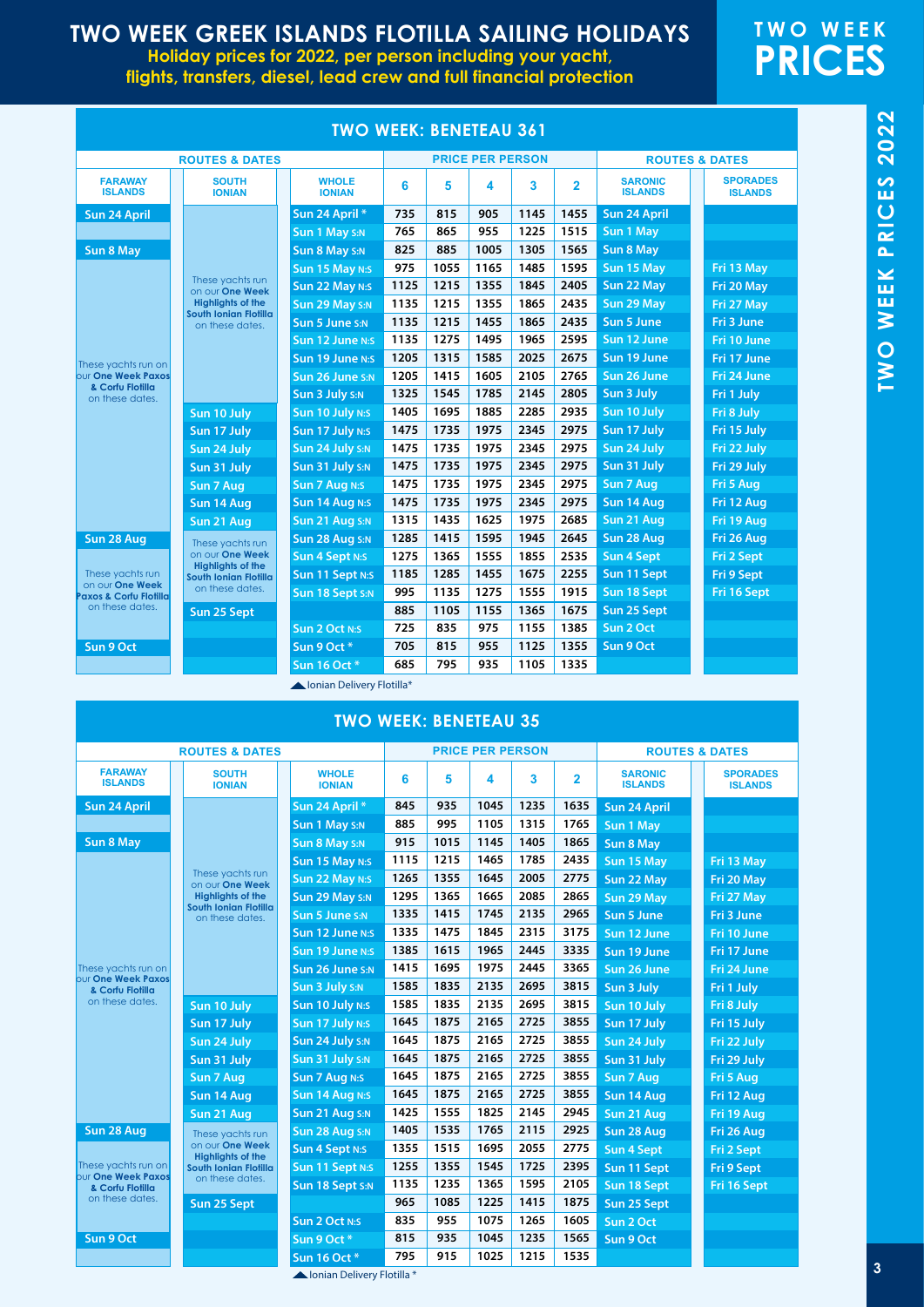## **TWO WEEK PRICES**

### **TWO WEEK GREEK ISLANDS FLOTILLA SAILING HOLIDAYS**

**Holiday prices for 2022, per person including your yacht,** 

**flights, transfers, diesel, lead crew and full financial protection**

|                                                           |                                                        | TWO WEEK: BENETEAU 38 (3 cabins - 1 head) & BENETEAU 40     |      |      |                         |      |                |                                                                |                                                                |                                                                 |
|-----------------------------------------------------------|--------------------------------------------------------|-------------------------------------------------------------|------|------|-------------------------|------|----------------|----------------------------------------------------------------|----------------------------------------------------------------|-----------------------------------------------------------------|
|                                                           | <b>ROUTES &amp; DATES</b>                              |                                                             |      |      | <b>PRICE PER PERSON</b> |      |                |                                                                | <b>ROUTES &amp; DATES</b>                                      |                                                                 |
| <b>FARAWAY</b><br><b>ISLANDS</b><br><b>Beneteau</b><br>38 | <b>SOUTH</b><br><b>IONIAN</b><br><b>Beneteau</b><br>38 | <b>WHOLE</b><br><b>IONIAN</b><br><b>Beneteau</b><br>38 & 40 | 6    | 5    | 4                       | 3    | $\overline{2}$ | <b>SARONIC</b><br><b>ISLANDS</b><br><b>Beneteau</b><br>38 & 40 | <b>SARONIC</b><br><b>ISLANDS</b><br><b>Beneteau</b><br>38 only | <b>SPORADES</b><br><b>ISLANDS</b><br><b>Beneteau</b><br>38 only |
| Sun 24 April                                              |                                                        | Sun 24 April *                                              | 935  | 1035 | 1145                    | 1385 | 1835           |                                                                | <b>Sun 24 April</b>                                            |                                                                 |
|                                                           |                                                        | Sun 1 May S:N                                               | 935  | 1075 | 1265                    | 1485 | 1965           | Sun 1 May                                                      |                                                                |                                                                 |
| <b>Sun 8 May</b>                                          |                                                        | Sun 8 May S:N                                               | 955  | 1075 | 1295                    | 1565 | 2115           |                                                                | <b>Sun 8 May</b>                                               |                                                                 |
|                                                           |                                                        | Sun 15 May N:S                                              | 1185 | 1335 | 1565                    | 1915 | 2615           | Sun 15 May                                                     |                                                                | Fri 13 May                                                      |
|                                                           | These yachts run<br>on our One Week                    | Sun 22 May N:S                                              | 1355 | 1485 | 1765                    | 2155 | 2965           |                                                                | Sun 22 May                                                     | Fri 20 May                                                      |
|                                                           | <b>Highlights of the</b><br>South Ionian Flotilla      | Sun 29 May S:N                                              | 1405 | 1535 | 1825                    | 2255 |                | 3135 Sun 29 May                                                |                                                                | Fri 27 May                                                      |
|                                                           | on these dates.                                        | Sun 5 June S:N                                              | 1455 | 1585 | 1905                    | 2315 | 3235           |                                                                | Sun 5 June                                                     | Fri 3 June                                                      |
|                                                           |                                                        | Sun 12 June N:S                                             | 1455 | 1635 | 1995                    | 2485 | 3465           | Sun 12 June                                                    |                                                                | Fri 10 June                                                     |
| These yachts run                                          |                                                        | Sun 19 June N:S                                             | 1535 | 1755 | 2165                    | 2655 | 3615           |                                                                | Sun 19 June                                                    | Fri 17 June                                                     |
| on our One Week                                           |                                                        | Sun 26 June S:N                                             | 1565 | 1835 | 2165                    | 2655 |                | 3655 Sun 26 June                                               |                                                                | Fri 24 June                                                     |
| <b>Paxos &amp; Corfu</b><br><b>Flotilla</b>               |                                                        | Sun 3 July S:N                                              | 1695 | 1965 | 2325                    | 2945 | 4135           |                                                                | Sun 3 July                                                     | Fri 1 July                                                      |
| on these dates.                                           | Sun 10 July                                            | Sun 10 July N:S                                             | 1695 | 1965 | 2325                    | 2945 | 4135           | Sun 10 July                                                    |                                                                | Fri 8 July                                                      |
|                                                           | Sun 17 July                                            | Sun 17 July N:S                                             | 1775 | 2025 | 2345                    | 2945 | 4175           |                                                                | Sun 17 July                                                    | Fri 15 July                                                     |
|                                                           | Sun 24 July                                            | Sun 24 July S:N                                             | 1775 | 2025 | 2345                    | 2945 |                | 4175 Sun 24 July                                               |                                                                | Fri 22 July                                                     |
|                                                           | Sun 31 July                                            | Sun 31 July S:N                                             | 1775 | 2025 | 2345                    | 2945 | 4175           |                                                                | Sun 31 July                                                    | Fri 29 July                                                     |
|                                                           | Sun 7 Aug                                              | <b>Sun 7 Aug N:S</b>                                        | 1775 | 2025 | 2345                    | 2945 |                | 4175 Sun 7 Aug                                                 |                                                                | Fri 5 Aug                                                       |
|                                                           | Sun 14 Aug                                             | Sun 14 Aug N:S                                              | 1775 | 2025 | 2345                    | 2945 | 4175           |                                                                | Sun 14 Aug                                                     | Fri 12 Aug                                                      |
|                                                           | Sun 21 Aug                                             | Sun 21 Aug S:N                                              | 1575 | 1785 | 1945                    | 2355 | 3195           | Sun 21 Aug                                                     |                                                                | Fri 19 Aug                                                      |
| Sun 28 Aug                                                | These yachts run<br>on our One Week                    | Sun 28 Aug S:N                                              | 1555 | 1755 | 1915                    | 2325 | 3175           |                                                                | Sun 28 Aug                                                     | Fri 26 Aug                                                      |
| These yachts run                                          | <b>Highlights of the</b>                               | <b>Sun 4 Sept N:S</b>                                       | 1455 | 1635 | 1845                    | 2205 |                | 2975 Sun 4 Sept                                                |                                                                | Fri 2 Sept                                                      |
| on our One Week                                           | <b>South Ionian Flotilla</b><br>on these dates.        | Sun 11 Sept N:S                                             | 1405 | 1535 | 1625                    | 1975 | 2625           |                                                                | Sun 11 Sept                                                    | Fri 9 Sept                                                      |
| <b>Paxos &amp; Corfu</b><br><b>Flotilla</b>               |                                                        | Sun 18 Sept S:N                                             | 1255 | 1375 | 1545                    | 1825 | 2415           | Sun 18 Sept                                                    |                                                                | Fri 16 Sept                                                     |
| on these dates.                                           | Sun 25 Sept                                            |                                                             | 1075 | 1185 | 1335                    | 1605 | 2095           |                                                                | Sun 25 Sept                                                    |                                                                 |
|                                                           |                                                        | <b>Sun 2 Oct N:S</b>                                        | 955  | 1085 | 1195                    | 1405 | 1815           | Sun 2 Oct                                                      |                                                                |                                                                 |
| Sun 9 Oct                                                 |                                                        | Sun 9 Oct*                                                  | 935  | 1055 | 1165                    | 1365 | 1765           |                                                                | Sun 9 Oct                                                      |                                                                 |
|                                                           |                                                        | Sun 16 Oct *                                                | 915  | 1035 | 1145                    | 1345 | 1735           |                                                                |                                                                |                                                                 |

Ionian Delivery Flotilla \*

|                                             | TWO WEEK: BENETEAU 38.1 (3 cabins - 2 heads) |                                  |                         |      |      |      |                |  |  |
|---------------------------------------------|----------------------------------------------|----------------------------------|-------------------------|------|------|------|----------------|--|--|
|                                             | <b>ROUTES &amp; DATES</b>                    |                                  | <b>PRICE PER PERSON</b> |      |      |      |                |  |  |
| <b>FARAWAY</b><br><b>ISLANDS</b>            | <b>WHOLE</b><br><b>IONIAN</b>                | <b>SARONIC</b><br><b>ISLANDS</b> | 6                       | 5    | 4    | 3    | $\overline{2}$ |  |  |
| <b>Sun 24 April</b>                         |                                              | Sun 24 April                     | 1015                    | 1135 | 1265 | 1505 | 2065           |  |  |
|                                             | Sun 1 May                                    | Sun 1 May                        | 1035                    | 1165 | 1365 | 1615 | 2205           |  |  |
| <b>Sun 8 May</b>                            |                                              | <b>Sun 8 May</b>                 | 1035                    | 1165 | 1415 | 1705 | 2355           |  |  |
|                                             | Sun 15 May                                   | Sun 15 May                       | 1265                    | 1435 | 1715 | 2065 | 2835           |  |  |
|                                             |                                              | Sun 22 May                       | 1455                    | 1595 | 1905 | 2305 | 3195           |  |  |
|                                             | Sun 29 June                                  | Sun 29 May                       | 1495                    | 1635 | 1965 | 2385 | 3365           |  |  |
|                                             |                                              | <b>Sun 5 June</b>                | 1535                    | 1675 | 2045 | 2465 | 3465           |  |  |
|                                             | Sun 12 June                                  | Sun 12 June                      | 1535                    | 1755 | 2135 | 2625 | 3695           |  |  |
| These yachts run                            |                                              | Sun 19 June                      | 1635                    | 1865 | 2265 | 2785 | 3855           |  |  |
| on our One Week<br><b>Paxos &amp; Corfu</b> | Sun 26 June                                  | Sun 26 June                      | 1655                    | 1955 | 2265 | 2785 | 3905           |  |  |
| <b>Flotilla</b>                             |                                              | Sun 3 July                       | 1795                    | 2085 | 2425 | 3095 | 4395           |  |  |
| on these dates.                             | Sun 10 July                                  | Sun 10 July                      | 1795                    | 2085 | 2425 | 3095 | 4395           |  |  |
|                                             |                                              | Sun 17 July                      | 1865                    | 2145 | 2445 | 3095 | 4425           |  |  |
|                                             | Sun 24 July                                  | Sun 24 July                      | 1865                    | 2145 | 2445 | 3095 | 4425           |  |  |
|                                             |                                              | Sun 31 July                      | 1865                    | 2145 | 2445 | 3095 | 4425           |  |  |
|                                             | Sun 7 Aug                                    | Sun 7 Aug                        | 1865                    | 2145 | 2445 | 3095 | 4425           |  |  |
|                                             |                                              | Sun 14 Aug                       | 1865                    | 2145 | 2445 | 3095 | 4425           |  |  |
|                                             | Sun 21 Aug                                   | Sun 21 Aug                       | 1675                    | 1845 | 2045 | 2495 | 3445           |  |  |
| Sun 28 Aug                                  |                                              | Sun 28 Aug                       | 1655                    | 1825 | 2015 | 2475 | 3425           |  |  |
|                                             | <b>Sun 4 Sept</b>                            | Sun 4 Sept                       | 1575                    | 1755 | 1955 | 2365 | 3245           |  |  |
| These yachts run<br>on our One Week         |                                              | Sun 11 Sept                      | 1515                    | 1635 | 1785 | 2125 | 2895           |  |  |
| <b>Paxos &amp; Corfu</b>                    | Sun 18 Sept                                  | Sun 18 Sept                      | 1375                    | 1505 | 1685 | 1975 | 2695           |  |  |
| <b>Flotilla</b><br>on these dates.          |                                              | Sun 25 Sept                      | 1185                    | 1325 | 1485 | 1765 | 2365           |  |  |
|                                             | Sun 2 Oct                                    | Sun 2 Oct                        | 1055                    | 1205 | 1345 | 1555 | 2065           |  |  |
| Sun 9 Oct                                   |                                              | Sun 9 Oct                        | 1035                    | 1175 | 1315 | 1515 | 2015           |  |  |
|                                             | <b>Sun 16 Oct*</b>                           |                                  | 935                     | 1055 | 1165 | 1365 | 1755           |  |  |

**4** \*Ionian Delivery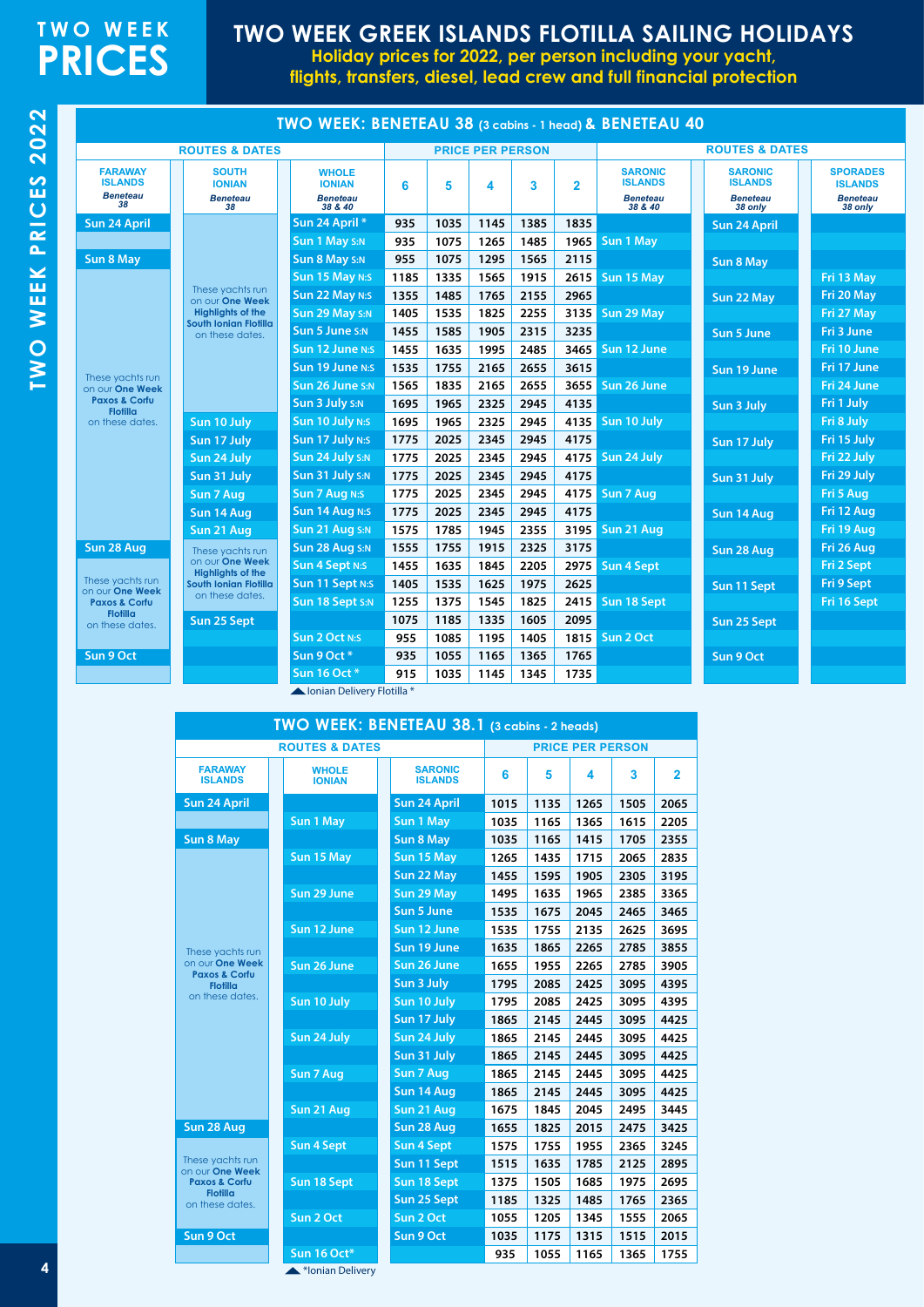**Holiday prices for 2022, per person including your yacht, flights, transfers, diesel, lead crew and full financial protection**

## **TWO WEEK PRICES**

|                                |                                  | <b>TWO WEEK: BENETEAU 45</b>      |      |      |                         |      |      |
|--------------------------------|----------------------------------|-----------------------------------|------|------|-------------------------|------|------|
|                                | <b>ROUTES &amp; DATES</b>        |                                   |      |      | <b>PRICE PER PERSON</b> |      |      |
| <b>WHOLE</b><br><b>IONIAN</b>  | <b>SARONIC</b><br><b>ISLANDS</b> | <b>SPORADES</b><br><b>ISLANDS</b> | 8    | 7    | 6                       | 5    | 4    |
| Sun 23 April *                 | Sun 24 April                     |                                   | 945  | 1015 | 1075                    | 1215 | 1395 |
|                                |                                  |                                   | 975  | 1035 | 1115                    | 1265 | 1445 |
| Sun 8 May S:N                  | <b>Sun 8 May</b>                 |                                   | 1005 | 1055 | 1135                    | 1295 | 1495 |
|                                |                                  | Fri 13 May                        | 1175 | 1255 | 1355                    | 1515 | 1795 |
| Sun 22 May N:S                 | Sun 22 May                       | Fri 20 May                        | 1445 | 1535 | 1655                    | 1795 | 2075 |
|                                |                                  | Fri 27 May                        | 1475 | 1655 | 1755                    | 1865 | 2195 |
| Sun 5 June S:N                 | <b>Sun 5 June</b>                | Fri 3 June                        | 1475 | 1655 | 1755                    | 1915 | 2195 |
|                                |                                  | Fri 10 June                       | 1575 | 1675 | 1755                    | 1995 | 2325 |
| Sun 19 June N:S                | Sun 19 June                      | Fri 17 June                       | 1645 | 1735 | 1815                    | 2115 | 2435 |
|                                |                                  | Fri 24 June                       | 1645 | 1755 | 1855                    | 2165 | 2435 |
| Sun 3 July S:N                 | Sun 3 July                       | Fri 1 July                        | 1605 | 1775 | 1945                    | 2285 | 2595 |
|                                |                                  | Fri 8 July                        | 1605 | 1775 | 1945                    | 2285 | 2595 |
| Sun 17 July N:S                | Sun 17 July                      | Fri 15 July                       | 1645 | 1795 | 2025                    | 2345 | 2655 |
|                                |                                  | Fri 22 July                       | 1645 | 1795 | 2025                    | 2345 | 2655 |
| Sun 31 July S:N                | Sun 31 July                      | Fri 29 July                       | 1645 | 1795 | 2025                    | 2345 | 2655 |
|                                |                                  | Fri 5 Aug                         | 1645 | 1795 | 2025                    | 2345 | 2655 |
| Sun 14 Aug N:S                 | Sun 14 Aug                       | Fri 12 Aug                        | 1645 | 1795 | 2025                    | 2345 | 2655 |
|                                |                                  | Fri 19 Aug                        | 1525 | 1675 | 1855                    | 1995 | 2225 |
| Sun 28 Aug S:N                 | Sun 28 Aug                       | Fri 26 Aug                        | 1505 | 1655 | 1835                    | 1975 | 2195 |
|                                |                                  | Fri 2 Sept                        | 1445 | 1605 | 1825                    | 1925 | 2135 |
| Sun 11 Sept N:S                | Sun 11 Sept                      | Fri 9 Sept                        | 1345 | 1515 | 1715                    | 1835 | 1985 |
|                                |                                  | Fri 16 Sept                       | 1245 | 1375 | 1565                    | 1675 | 1875 |
| Sun 25 Sept **                 | Sun 25 Sept                      |                                   | 1045 | 1155 | 1285                    | 1445 | 1615 |
|                                |                                  |                                   |      |      |                         |      |      |
| Sun 9 Oct*<br><b>March 200</b> | Sun 9 Oct                        |                                   | 925  | 995  | 1125                    | 1285 | 1415 |

\*Ionian Delivery **A** \*\* South Ionian

|                                                                                                                    | <b>TWO WEEK: BENETEAU 50</b> |      |                         |      |      |
|--------------------------------------------------------------------------------------------------------------------|------------------------------|------|-------------------------|------|------|
| <b>ROUTES &amp; DATES</b>                                                                                          |                              |      | <b>PRICE PER PERSON</b> |      |      |
| <b>SOUTH IONIAN</b>                                                                                                | 8                            | 7    | 6                       | 5    | 4    |
| These yachts run<br>on our One Week<br><b>Highlights of the South</b><br><b>Ionian Flotilla</b><br>on these dates. |                              |      |                         |      |      |
| Sun 10 July                                                                                                        | 1525                         | 1695 | 1855                    | 2185 | 2475 |
| Sun 17 July                                                                                                        | 1585                         | 1715 | 1925                    | 2245 | 2525 |
| Sun 24 July                                                                                                        | 1585                         | 1715 | 1925                    | 2245 | 2525 |
| Sun 31 July                                                                                                        | 1585                         | 1715 | 1925                    | 2245 | 2525 |
| <b>Sun 7 Aug</b>                                                                                                   | 1585                         | 1715 | 1925                    | 2245 | 2525 |
| Sun 14 Aug                                                                                                         | 1585                         | 1715 | 1925                    | 2245 | 2525 |
| Sun 21 Aug                                                                                                         | 1445                         | 1575 | 1795                    | 1885 | 2085 |
| These yachts run<br>on our One Week<br><b>Highlights of the South</b><br><b>Ionian Flotilla</b><br>on these dates. |                              |      |                         |      |      |

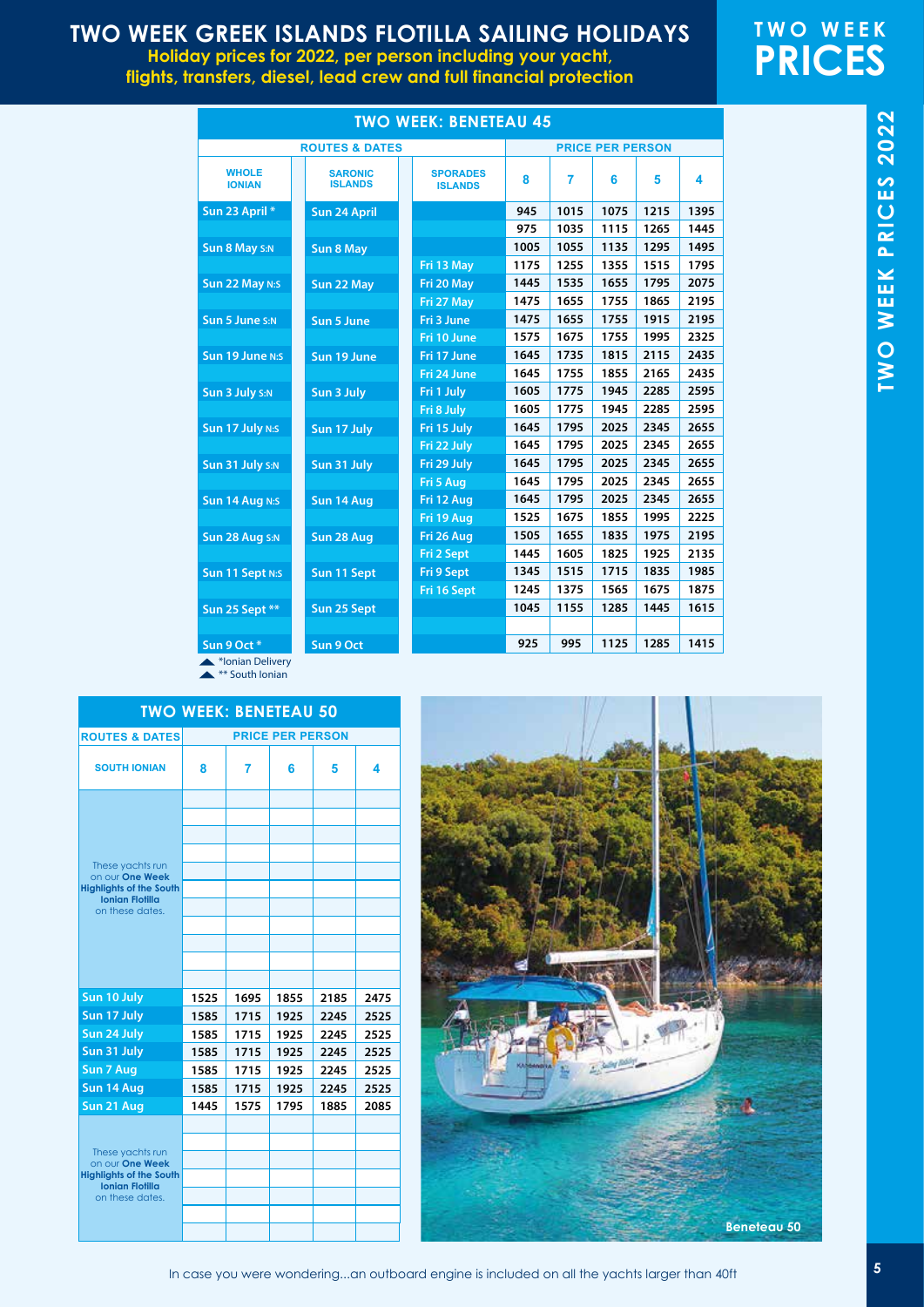**Holiday prices for 2022, per person including your yacht, flights, transfers, diesel, lead crew and full financial protection**

|                                                   |                                              | <b>ONE WEEK: BENETEAU 323</b>                      |      |                         |                |
|---------------------------------------------------|----------------------------------------------|----------------------------------------------------|------|-------------------------|----------------|
|                                                   | <b>ROUTES &amp; DATES</b>                    |                                                    |      | <b>PRICE PER PERSON</b> |                |
| <b>CORFU</b><br><b>SHELTERED</b><br><b>WATERS</b> | <b>PAXOS &amp; CORFU</b><br><b>FLOTILLAS</b> | <b>HIGHLIGHTS</b><br>OF THE SOUTH<br><b>IONIAN</b> | 4    | 3                       | $\overline{2}$ |
| Sun 24 April                                      | These vachts run<br>on our Two Week          | Sun 24 April *                                     | 655  | 805                     | 835            |
| Sun 1 May                                         | <b>Faraway Islands</b><br><b>Flotilla</b>    | Sun 1 May                                          | 685  | 805                     | 955            |
| Sun 8 May                                         | on these dates.                              | Sun 8 May                                          | 685  | 805                     | 1015           |
| Sun 15 May                                        | Sun 15 May                                   | Sun 15 May                                         | 765  | 905                     | 1075           |
| Sun 22 May                                        | Sun 22 May                                   | Sun 22 May                                         | 815  | 965                     | 1145           |
| Sun 29 May                                        | Sun 29 May                                   | Sun 29 May                                         | 1105 | 1265                    | 1555           |
| Sun 5 June                                        | Sun 5 June                                   | Sun 5 June                                         | 985  | 1135                    | 1415           |
| Sun 12 June                                       | Sun 12 June                                  | Sun 12 June                                        | 1015 | 1155                    | 1415           |
| Sun 19 June                                       | Sun 19 June                                  | Sun 19 June                                        | 1015 | 1155                    | 1435           |
| Sun 26 June                                       | Sun 26 June                                  | Sun 26 June                                        | 1065 | 1205                    | 1475           |
| Sun 3 July                                        | Sun 3 July                                   | Sun 3 July                                         | 1055 | 1205                    | 1485           |
| Sun 10 July                                       | Sun 10 July                                  | Sun 10 July                                        | 1085 | 1225                    | 1505           |
| Sun 17 July                                       | Sun 17 July                                  |                                                    | 1185 | 1395                    | 1705           |
| Sun 24 July                                       | Sun 24 July                                  | These yachts run                                   | 1185 | 1395                    | 1705           |
| Sun 31 July                                       | Sun 31 July                                  | on our Two Week<br>South Ionian Flotilla           | 1185 | 1395                    | 1705           |
| Sun 7 Aug                                         | Sun 7 Aug                                    | on these dates.                                    | 1185 | 1395                    | 1705           |
| Sun 14 Aug                                        | Sun 14 Aug                                   | See page 2                                         | 1185 | 1395                    | 1705           |
| Sun 21 Aug                                        | Sun 21 Aug                                   |                                                    | 1155 | 1325                    | 1605           |
| Sun 28 Aug                                        | Sun 28 Aug                                   | Sun 28 Aug                                         | 1095 | 1215                    | 1545           |
| Sun 4 Sept                                        | Sun 4 Sept                                   | <b>Sun 4 Sept</b>                                  | 1045 | 1215                    | 1545           |
| Sun 11 Sept                                       | Sun 11 Sept                                  | Sun 11 Sept                                        | 1015 | 1145                    | 1395           |
| Sun 18 Sept                                       | Sun 18 Sept                                  | Sun 18 Sept                                        | 795  | 915                     | 1165           |
| Sun 25 Sept                                       | Sun 25 Sept                                  | Sun 25 Sept                                        | 695  | 815                     | 995            |
| Sun 2 Oct                                         | Sun 2 Oct                                    | Sun 2 Oct                                          | 635  | 755                     | 885            |
| Sun 9 Oct                                         |                                              | Sun 9 Oct                                          | 615  | 735                     | 865            |
| Sun 16 Oct                                        |                                              | Sun 16 Oct *                                       | 585  | 705                     | 855            |
| Sun 23 Oct *                                      | Sun 23 Oct *                                 |                                                    | 705  | 825                     | 975            |

\*Half Term Paxos & Corfu \*Ionian Delivery

|                                                   |                                              | <b>ONE WEEK: BENETEAU 331</b>                      |      |      |                         |      |                |
|---------------------------------------------------|----------------------------------------------|----------------------------------------------------|------|------|-------------------------|------|----------------|
|                                                   | <b>ROUTES &amp; DATES</b>                    |                                                    |      |      | <b>PRICE PER PERSON</b> |      |                |
| <b>CORFU</b><br><b>SHELTERED</b><br><b>WATERS</b> | <b>PAXOS &amp; CORFU</b><br><b>FLOTILLAS</b> | <b>HIGHLIGHTS</b><br>OF THE SOUTH<br><b>IONIAN</b> | 6    | 5    | 4                       | 3    | $\overline{2}$ |
| Sun 24 April                                      | These yachts run<br>on our Two Week          | Sun 24 April *                                     | 575  | 575  | 665                     | 785  | 835            |
| Sun 1 May                                         | <b>Faraway Islands</b><br><b>Flotilla</b>    | Sun 1 May                                          | 575  | 575  | 665                     | 785  | 935            |
| Sun 8 May                                         | on these dates.                              | Sun 8 May                                          | 575  | 575  | 665                     | 785  | 975            |
| Sun 15 May                                        | Sun 15 May                                   | Sun 15 May                                         | 605  | 605  | 715                     | 835  | 1015           |
| Sun 22 May                                        | Sun 22 May                                   | Sun 22 May                                         | 645  | 675  | 785                     | 965  | 1135           |
| Sun 29 May                                        | Sun 29 May                                   | Sun 29 May                                         | 915  | 975  | 1105                    | 1315 | 1505           |
| Sun 5 June                                        | Sun 5 June                                   | Sun 5 June                                         | 745  | 825  | 945                     | 1085 | 1355           |
| Sun 12 June                                       | Sun 12 June                                  | Sun 12 June                                        | 745  | 825  | 975                     | 1105 | 1355           |
| Sun 19 June                                       | Sun 19 June                                  | Sun 19 June                                        | 745  | 825  | 975                     | 1105 | 1395           |
| Sun 26 June                                       | Sun 26 June                                  | Sun 26 June                                        | 775  | 855  | 1025                    | 1185 | 1435           |
| Sun 3 July                                        | Sun 3 July                                   | Sun 3 July                                         | 805  | 945  | 1095                    | 1205 | 1485           |
| Sun 10 July                                       | Sun 10 July                                  | Sun 10 July                                        | 915  | 975  | 1115                    | 1315 | 1605           |
| Sun 17 July                                       | Sun 17 July                                  |                                                    | 1025 | 1075 | 1265                    | 1435 | 1805           |
| Sun 24 July                                       | Sun 24 July                                  | These yachts run                                   | 1025 | 1075 | 1265                    | 1435 | 1805           |
| Sun 31 July                                       | Sun 31 July                                  | on our Two Week<br>South Ionian Flotilla           | 1025 | 1075 | 1265                    | 1435 | 1805           |
| Sun 7 Aug                                         | Sun 7 Aug                                    | on these dates.                                    | 1025 | 1075 | 1265                    | 1435 | 1805           |
| Sun 14 Aug                                        | Sun 14 Aug                                   | See page 2                                         | 1025 | 1075 | 1265                    | 1435 | 1805           |
| Sun 21 Aug                                        | Sun 21 Aug                                   |                                                    | 885  | 995  | 1125                    | 1275 | 1535           |
| Sun 28 Aug                                        | Sun 28 Aug                                   | Sun 28 Aug                                         | 785  | 925  | 1055                    | 1195 | 1465           |
| Sun 4 Sept                                        | Sun 4 Sept                                   | Sun 4 Sept                                         | 785  | 825  | 1005                    | 1175 | 1465           |
| Sun 11 Sept                                       | Sun 11 Sept                                  | Sun 11 Sept                                        | 785  | 825  | 1005                    | 1145 | 1335           |
| Sun 18 Sept                                       | Sun 18 Sept                                  | Sun 18 Sept                                        | 705  | 705  | 805                     | 875  | 1115           |
| Sun 25 Sept                                       | Sun 25 Sept                                  | Sun 25 Sept                                        | 635  | 635  | 685                     | 815  | 965            |
| Sun 2 Oct                                         | Sun 2 Oct                                    | Sun 2 Oct                                          | 595  | 595  | 645                     | 755  | 885            |
| Sun 9 Oct                                         |                                              | Sun 9 Oct                                          | 575  | 575  | 625                     | 735  | 865            |
| Sun 16 Oct                                        |                                              | Sun 16 Oct *                                       | 575  | 575  | 615                     | 725  | 835            |

\*Half Term Paxos & Corfu **Sun 23 Oct \* Sun 23 Oct**

\*Ionian Delivery Beneteau 343s run on all these dates

**675 675 715 825 975**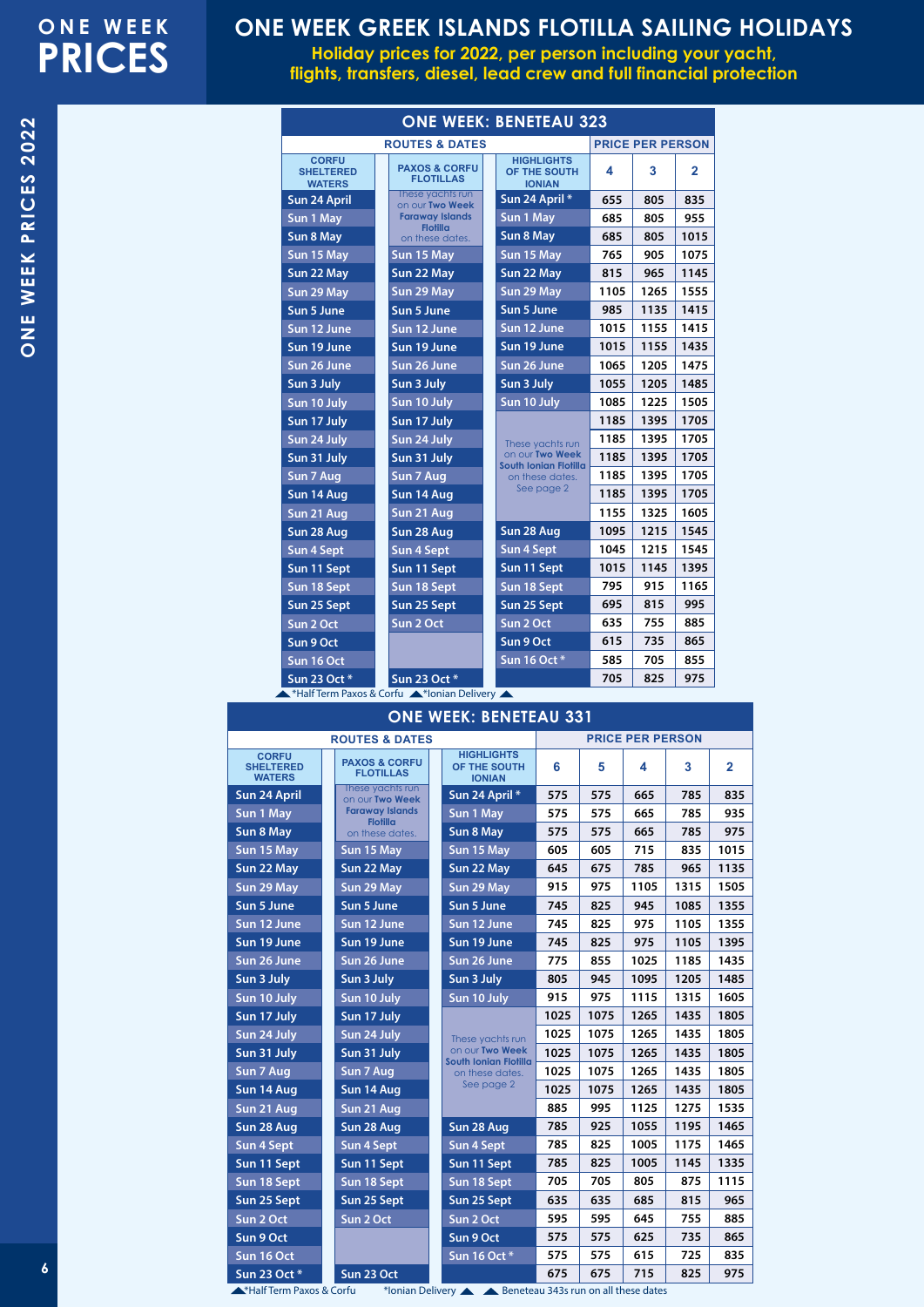**Holiday prices for 2022, per person including your yacht, flights, transfers, diesel, lead crew and full financial protection**

## **ONE WEEK PRICES**

ONE WEEK PRICES 2022

**ONE WEEK PRICES 2022**

ONE WEEK PRICES 2022

| <b>ONE WEEK: BENETEAU 361</b>                     |                                              |  |                                                    |                         |      |      |      |                |  |  |  |
|---------------------------------------------------|----------------------------------------------|--|----------------------------------------------------|-------------------------|------|------|------|----------------|--|--|--|
|                                                   | <b>ROUTES &amp; DATES</b>                    |  |                                                    | <b>PRICE PER PERSON</b> |      |      |      |                |  |  |  |
| <b>CORFU</b><br><b>SHELTERED</b><br><b>WATERS</b> | <b>PAXOS &amp; CORFU</b><br><b>FLOTILLAS</b> |  | <b>HIGHLIGHTS</b><br>OF THE SOUTH<br><b>IONIAN</b> | 6                       | 5    | 4    | 3    | $\overline{2}$ |  |  |  |
| Sun 24 April                                      |                                              |  | Sun 24 May                                         | 585                     | 645  | 755  | 945  | 1075           |  |  |  |
| Sun 1 May                                         | Sun 1 May                                    |  | Sun 1 May                                          | 615                     | 685  | 805  | 975  | 1115           |  |  |  |
| Sun 8 May                                         | Sun 8 May                                    |  | Sun 8 May                                          | 645                     | 685  | 805  | 1005 | 1155           |  |  |  |
| Sun 15 May                                        | Sun 15 May                                   |  | Sun 15 May                                         | 705                     | 755  | 885  | 1065 | 1275           |  |  |  |
| Sun 22 May                                        | Sun 22 May                                   |  | Sun 22 May                                         | 755                     | 805  | 965  | 1165 | 1455           |  |  |  |
| Sun 29 May                                        | Sun 29 May                                   |  | Sun 29 May                                         | 1055                    | 1155 | 1285 | 1545 | 2105           |  |  |  |
| Sun 5 June                                        | Sun 5 June                                   |  | Sun 5 June                                         | 865                     | 965  | 1105 | 1365 | 1635           |  |  |  |
| Sun 12 June                                       | Sun 12 June                                  |  | Sun 12 June                                        | 865                     | 965  | 1105 | 1405 | 1655           |  |  |  |
| Sun 19 June                                       | Sun 19 June                                  |  | Sun 19 June                                        | 865                     | 985  | 1135 | 1405 | 1725           |  |  |  |
| Sun 26 June                                       | Sun 26 June                                  |  | Sun 26 June                                        | 935                     | 1015 | 1165 | 1425 | 1955           |  |  |  |
| Sun 3 July                                        | Sun 3 July                                   |  | Sun 3 July                                         | 945                     | 1075 | 1215 | 1555 | 2065           |  |  |  |
| Sun 10 July                                       | Sun 10 July                                  |  | Sun 10 July                                        | 1065                    | 1195 | 1365 | 1705 | 2245           |  |  |  |
| Sun 17 July                                       | Sun 17 July                                  |  |                                                    | 1145                    | 1245 | 1405 | 1705 | 2435           |  |  |  |
| Sun 24 July                                       | Sun 24 July                                  |  | These yachts run                                   | 1145                    | 1245 | 1405 | 1705 | 2435           |  |  |  |
| Sun 31 July                                       | Sun 31 July                                  |  | on our Two Week<br>South Ionian Flotilla           | 1145                    | 1245 | 1405 | 1705 | 2435           |  |  |  |
| Sun 7 Aug                                         | Sun 7 Aug                                    |  | on these dates.                                    | 1145                    | 1245 | 1405 | 1705 | 2435           |  |  |  |
| Sun 14 Aug                                        | Sun 14 Aug                                   |  | See page 3                                         | 1145                    | 1245 | 1405 | 1705 | 2435           |  |  |  |
| Sun 21 Aug                                        | Sun 21 Aug                                   |  |                                                    | 1075                    | 1215 | 1315 | 1615 | 2165           |  |  |  |
| Sun 28 Aug                                        | Sun 28 Aug                                   |  | Sun 28 Aug                                         | 965                     | 1085 | 1185 | 1455 | 1845           |  |  |  |
| Sun 4 Sept                                        | Sun 4 Sept                                   |  | Sun 4 Sept                                         | 935                     | 985  | 1165 | 1415 | 1765           |  |  |  |
| Sun 11 Sept                                       | Sun 11 Sept                                  |  | Sun 11 Sept                                        | 935                     | 955  | 1065 | 1215 | 1465           |  |  |  |
| Sun 18 Sept                                       | Sun 18 Sept                                  |  | Sun 18 Sept                                        | 745                     | 805  | 865  | 1065 | 1265           |  |  |  |
| Sun 25 Sept                                       | Sun 25 Sept                                  |  | Sun 25 Sept                                        | 635                     | 705  | 765  | 915  | 1085           |  |  |  |
| Sun 2 Oct                                         | Sun 2 Oct                                    |  | Sun 2 Oct                                          | 605                     | 655  | 705  | 845  | 995            |  |  |  |
| Sun 9 Oct                                         | Sun 9 Oct                                    |  | Sun 9 Oct                                          | 585                     | 635  | 685  | 825  | 975            |  |  |  |
| Sun 16 Oct                                        |                                              |  | Sun 16 Oct **                                      | 585                     | 615  | 665  | 805  | 955            |  |  |  |
| Sun 23 Oct *                                      | Sun 23 Oct *                                 |  | Sun 23 Oct *                                       | 685                     | 715  | 755  | 955  | 1085           |  |  |  |

\*Half Term Paxos & Corfu \*\*Ionian Delivery

| <b>ONE WEEK: BENETEAU 35</b>                 |                                                    |                         |      |      |      |                |  |  |
|----------------------------------------------|----------------------------------------------------|-------------------------|------|------|------|----------------|--|--|
| <b>ROUTES &amp; DATES</b>                    |                                                    | <b>PRICE PER PERSON</b> |      |      |      |                |  |  |
| <b>PAXOS &amp; CORFU</b><br><b>FLOTILLAS</b> | <b>HIGHLIGHTS</b><br>OF THE SOUTH<br><b>IONIAN</b> | 6                       | 5    | 4    | 3    | $\overline{2}$ |  |  |
| These yachts run<br>on our Two Week          | Sun 24 April **                                    | 685                     | 755  | 855  | 1055 | 1305           |  |  |
| <b>Faraway Islands</b><br><b>Flotilla</b>    | Sun 1 May                                          | 685                     | 755  | 865  | 1085 | 1315           |  |  |
| on these dates.                              | Sun 8 May                                          | 705                     | 765  | 875  | 1105 | 1325           |  |  |
| Sun 15 May                                   | Sun 15 May                                         | 845                     | 895  | 1005 | 1215 | 1565           |  |  |
| Sun 22 May                                   | Sun 22 May                                         | 925                     | 975  | 1095 | 1335 | 1725           |  |  |
| Sun 29 May                                   | Sun 29 May                                         | 1125                    | 1285 | 1425 | 1715 | 2295           |  |  |
| Sun 5 June                                   | Sun 5 June                                         | 985                     | 1095 | 1285 | 1535 | 2015           |  |  |
| Sun 12 June                                  | Sun 12 June                                        | 985                     | 1155 | 1365 | 1635 | 2225           |  |  |
| Sun 19 June                                  | Sun 19 June                                        | 1065                    | 1225 | 1435 | 1765 | 2365           |  |  |
| Sun 26 June                                  | Sun 26 June                                        | 1125                    | 1275 | 1435 | 1765 | 2415           |  |  |
| Sun 3 July                                   | Sun 3 July                                         | 1125                    | 1275 | 1465 | 1785 | 2385           |  |  |
| Sun 10 July                                  | Sun 10 July                                        | 1125                    | 1275 | 1465 | 1785 | 2385           |  |  |
| Sun 17 July                                  |                                                    | 1195                    | 1355 | 1505 | 1865 | 2555           |  |  |
| Sun 24 July                                  | These yachts run                                   | 1195                    | 1355 | 1505 | 1865 | 2555           |  |  |
| Sun 31 July                                  | on our Two Week<br>South Ionian Flotilla           | 1195                    | 1355 | 1505 | 1865 | 2555           |  |  |
| Sun 7 Aug                                    | on these dates.                                    | 1195                    | 1355 | 1505 | 1865 | 2555           |  |  |
| Sun 14 Aug                                   | See page 3                                         | 1195                    | 1355 | 1505 | 1865 | 2555           |  |  |
| Sun 21 Aug                                   |                                                    | 1125                    | 1255 | 1415 | 1685 | 2215           |  |  |
| Sun 28 Aug                                   | Sun 28 Aug                                         | 1055                    | 1125 | 1225 | 1495 | 1905           |  |  |
| <b>Sun 4 Sept</b>                            | <b>Sun 4 Sept</b>                                  | 1035                    | 1125 | 1205 | 1465 | 1855           |  |  |
| Sun 11 Sept                                  | Sun 11 Sept                                        | 985                     | 995  | 1105 | 1275 | 1575           |  |  |
| Sun 18 Sept                                  | Sun 18 Sept                                        | 805                     | 855  | 955  | 1125 | 1325           |  |  |
| Sun 25 Sept                                  | Sun 25 Sept                                        | 705                     | 775  | 805  | 955  | 1175           |  |  |
| Sun 2 Oct                                    | Sun 2 Oct                                          | 655                     | 715  | 725  | 885  | 1065           |  |  |
|                                              | Sun 9 Oct                                          | 635                     | 695  | 705  | 865  | 1025           |  |  |
|                                              | Sun 16 Oct **                                      | 615                     | 675  | 685  | 855  | 995            |  |  |
| Sun 23 Oct *                                 | Sun 23 Oct *                                       | 705                     | 765  | 805  | 975  | 1135           |  |  |

\*Half Term Paxos & Corfu \*\*Ionian Delivery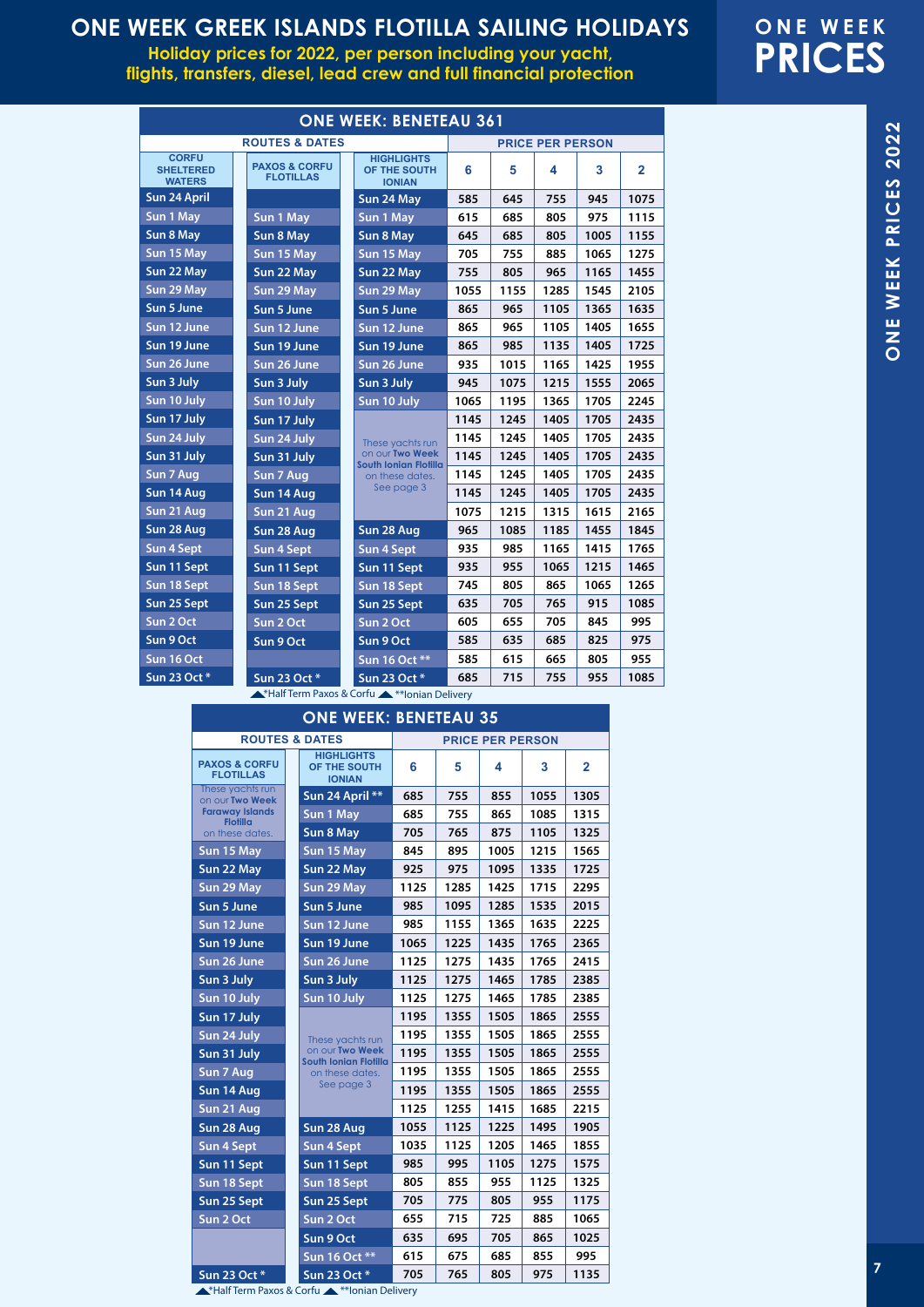**Holiday prices for 2022, per person including your yacht, flights, transfers, diesel, lead crew and full financial protection**

| Ì                    |
|----------------------|
| nno.                 |
|                      |
|                      |
| PRICES               |
|                      |
|                      |
|                      |
|                      |
|                      |
|                      |
| WEEK                 |
|                      |
|                      |
|                      |
| ロニム<br>$\frac{1}{2}$ |
|                      |
| J                    |

 $\overline{\mathbf{N}}$ 

|                                      |  | ONE WEEK: BENETEAU 38 (1 head) & BENETEAU 40 (2 heads) |                         |      |      |      |                |
|--------------------------------------|--|--------------------------------------------------------|-------------------------|------|------|------|----------------|
| <b>ROUTES &amp; DATES</b>            |  |                                                        | <b>PRICE PER PERSON</b> |      |      |      |                |
| <b>PAXOS AND</b><br><b>CORFU</b>     |  | <b>HIGHLIGHTS</b><br>OF THE SOUTH<br><b>IONIAN</b>     | 6                       | 5    | 4    | 3    | $\overline{2}$ |
| These yachts run<br>on our Two Week  |  |                                                        | 755                     | 865  | 945  | 1135 | 1465           |
| <b>Faraway Islands</b>               |  | Sun 1 May                                              | 785                     | 875  | 985  | 1185 | 1525           |
| <b>Flotilla</b><br>on these dates.   |  | Sun 8 May                                              | 785                     | 895  | 1005 | 1235 | 1595           |
| Sun 15 May                           |  | Sun 15 May                                             | 905                     | 995  | 1105 | 1355 | 1765           |
| Sun 22 May                           |  | Sun 22 May                                             | 935                     | 1025 | 1135 | 1405 | 1895           |
| Sun 29 May                           |  | Sun 29 May                                             | 1255                    | 1395 | 1525 | 1815 | 2415           |
| Sun 5 June                           |  | Sun 5 June                                             | 1115                    | 1225 | 1405 | 1735 | 2295           |
| Sun 12 June                          |  | Sun 12 June                                            | 1115                    | 1315 | 1475 | 1835 | 2485           |
| Sun 19 June                          |  | Sun 19 June                                            | 1165                    | 1365 | 1575 | 1935 | 2665           |
| Sun 26 June                          |  | Sun 26 June                                            | 1215                    | 1365 | 1575 | 1935 | 2685           |
| Sun 3 July                           |  | Sun 3 July                                             | 1205                    | 1405 | 1625 | 2005 | 2675           |
| Sun 10 July                          |  | Sun 10 July                                            | 1205                    | 1405 | 1625 | 2005 | 2675           |
| Sun 17 July                          |  | These yachts run on                                    | 1295                    | 1505 | 1675 | 2065 | 2865           |
| Sun 24 July                          |  |                                                        | 1295                    | 1505 | 1675 | 2065 | 2865           |
| Sun 31 July                          |  | our Two Week South                                     | 1295                    | 1505 | 1675 | 2065 | 2865           |
| Sun 7 Aug                            |  | <b>Ionian Flotilla</b><br>on these dates.              | 1295                    | 1505 | 1675 | 2065 | 2865           |
| Sun 14 Aug                           |  | See page 4                                             | 1295                    | 1505 | 1675 | 2065 | 2865           |
| Sun 21 Aug                           |  |                                                        | 1255                    | 1445 | 1595 | 1975 | 2535           |
| Sun 28 Aug                           |  | Sun 28 Aug                                             | 1095                    | 1205 | 1355 | 1645 | 2095           |
| Sun 4 Sept                           |  | <b>Sun 4 Sept</b>                                      | 1075                    | 1205 | 1345 | 1625 | 2065           |
| Sun 11 Sept                          |  | Sun 11 Sept                                            | 1045                    | 1165 | 1215 | 1445 | 1795           |
| Sun 18 Sept                          |  | Sun 18 Sept                                            | 895                     | 975  | 1065 | 1245 | 1555           |
| Sun 25 Sept                          |  | Sun 25 Sept                                            | 755                     | 845  | 875  | 1015 | 1255           |
| Sun 2 Oct                            |  | Sun 2 Oct                                              | 685                     | 765  | 805  | 935  | 1135           |
|                                      |  | Sun 9 Oct                                              | 665                     | 745  | 775  | 905  | 1105           |
|                                      |  |                                                        | 645                     | 725  | 765  | 895  | 1115           |
| Sun 23 Oct *                         |  | Sun 23 Oct *                                           | 735                     | 815  | 865  | 1015 | 1235           |
| <b>A*Half Term Paxos &amp; Corfu</b> |  |                                                        |                         |      |      |      |                |

| ONE WEEK: BENETEAU 38.1 (3 cabins-2 heads)             |      |      |                         |      |                |  |  |  |
|--------------------------------------------------------|------|------|-------------------------|------|----------------|--|--|--|
| <b>ROUTES &amp; DATES</b>                              |      |      | <b>PRICE PER PERSON</b> |      |                |  |  |  |
| <b>PAXOS AND CORFU</b>                                 | 6    | 5    | 4                       | 3    | $\overline{2}$ |  |  |  |
| These yachts run on                                    | 785  | 875  | 995                     | 1285 | 1715           |  |  |  |
| <b>OUr Two Week Faraway</b><br><b>Islands Flotilla</b> | 785  | 895  | 1015                    | 1335 | 1765           |  |  |  |
| on these dates.                                        | 825  | 915  | 1055                    | 1385 | 1845           |  |  |  |
| Sun 15 May                                             | 965  | 1075 | 1265                    | 1505 | 2015           |  |  |  |
| Sun 22 May                                             | 1045 | 1145 | 1335                    | 1585 | 2105           |  |  |  |
| Sun 29 May                                             | 1335 | 1495 | 1695                    | 1965 | 2675           |  |  |  |
| Sun 5 June                                             | 1189 | 1325 | 1532                    | 1885 | 2545           |  |  |  |
| Sun 12 June                                            | 1215 | 1395 | 1615                    | 1985 | 2735           |  |  |  |
| Sun 19 June                                            | 1265 | 1465 | 1685                    | 2085 | 2915           |  |  |  |
| Sun 26 June                                            | 1285 | 1465 | 1685                    | 2085 | 2935           |  |  |  |
| Sun 3 July                                             | 1295 | 1515 | 1735                    | 2155 | 2935           |  |  |  |
| Sun 10 July                                            | 1285 | 1485 | 1735                    | 2145 | 2935           |  |  |  |
| Sun 17 July                                            | 1375 | 1585 | 1785                    | 2205 | 3115           |  |  |  |
| Sun 24 July                                            | 1375 | 1585 | 1785                    | 2205 | 3115           |  |  |  |
| Sun 31 July                                            | 1375 | 1585 | 1785                    | 2205 | 3115           |  |  |  |
| Sun 7 Aug                                              | 1375 | 1585 | 1785                    | 2205 | 3115           |  |  |  |
| Sun 14 Aug                                             | 1375 | 1585 | 1785                    | 2205 | 3115           |  |  |  |
| Sun 21 Aug                                             | 1355 | 1495 | 1625                    | 2145 | 2805           |  |  |  |
| Sun 28 Aug                                             | 1165 | 1285 | 1425                    | 1795 | 2345           |  |  |  |
| Sun 4 Sept                                             | 1155 | 1275 | 1425                    | 1785 | 2315           |  |  |  |
| Sun 11 Sept                                            | 1125 | 1185 | 1325                    | 1625 | 2055           |  |  |  |
| Sun 18 Sept                                            | 995  | 1105 | 1185                    | 1395 | 1815           |  |  |  |
| Sun 25 Sept                                            | 835  | 955  | 1025                    | 1175 | 1525           |  |  |  |
| Sun 2 Oct                                              | 755  | 865  | 965                     | 1085 | 1385           |  |  |  |
|                                                        | 735  | 845  | 915                     | 1055 | 1365           |  |  |  |
|                                                        | 725  | 835  | 885                     | 1035 | 1345           |  |  |  |
| Sun 23 Oct *                                           | 815  | 925  | 985                     | 1155 | 1465           |  |  |  |

| <b>ONE WEEK: BENETEAU 50</b>                                                                  |      |      |                         |      |      |  |  |  |
|-----------------------------------------------------------------------------------------------|------|------|-------------------------|------|------|--|--|--|
| <b>ROUTES &amp; DATES</b>                                                                     |      |      | <b>PRICE PER PERSON</b> |      |      |  |  |  |
| <b>HIGHLIGHTS</b><br>OF THE SOUTH<br><b>IONIAN</b>                                            | 8    | 7    | 6                       | 5    | 4    |  |  |  |
| Sun 24 April *                                                                                | 685  | 725  | 805                     | 925  | 1035 |  |  |  |
| Sun 1 May                                                                                     | 685  | 745  | 835                     | 945  | 1075 |  |  |  |
| Sun 8 May                                                                                     | 715  | 765  | 865                     | 955  | 1115 |  |  |  |
| Sun 15 May                                                                                    | 885  | 905  | 1025                    | 1125 | 1355 |  |  |  |
| Sun 22 May                                                                                    | 925  | 945  | 1065                    | 1165 | 1405 |  |  |  |
| Sun 29 May                                                                                    | 1145 | 1245 | 1365                    | 1505 | 1785 |  |  |  |
| Sun 5 June                                                                                    | 1015 | 1115 | 1265                    | 1405 | 1635 |  |  |  |
| Sun 12 June                                                                                   | 1085 | 1135 | 1305                    | 1475 | 1705 |  |  |  |
| Sun 19 June                                                                                   | 1115 | 1215 | 1365                    | 1545 | 1785 |  |  |  |
| Sun 26 June                                                                                   | 1115 | 1215 | 1385                    | 1605 | 1785 |  |  |  |
| Sun 3 July                                                                                    | 1105 | 1205 | 1375                    | 1575 | 1805 |  |  |  |
| Sun 10 July                                                                                   | 1105 | 1205 | 1375                    | 1575 | 1805 |  |  |  |
| These yachts run<br>on our Two Week<br>South Ionian Flotilla<br>on these dates.<br>See page 5 |      |      |                         |      |      |  |  |  |
|                                                                                               |      |      |                         |      |      |  |  |  |
| Sun 28 Aug                                                                                    | 1015 | 1095 | 1235                    | 1315 | 1445 |  |  |  |
| <b>Sun 4 Sept</b>                                                                             | 1015 | 1095 | 1215                    | 1315 | 1445 |  |  |  |
| Sun 11 Sept                                                                                   | 995  | 1075 | 1175                    | 1215 | 1345 |  |  |  |
| Sun 18 Sept                                                                                   | 855  | 945  | 1065                    | 1155 | 1245 |  |  |  |
| Sun 25 Sept                                                                                   | 755  | 795  | 915                     | 1015 | 1095 |  |  |  |
| Sun 2 Oct                                                                                     | 685  | 735  | 825                     | 925  | 1035 |  |  |  |
| Sun 9 Oct                                                                                     | 665  | 715  | 805                     | 905  | 995  |  |  |  |
| Sun 16 Oct *                                                                                  | 665  | 715  | 805                     | 885  | 985  |  |  |  |
| Sun 23 Oct **                                                                                 | 735  | 805  | 865                     | 1005 | 1105 |  |  |  |

\*Ionian Delivery

\*\*\*Half Term Paxos & Corfu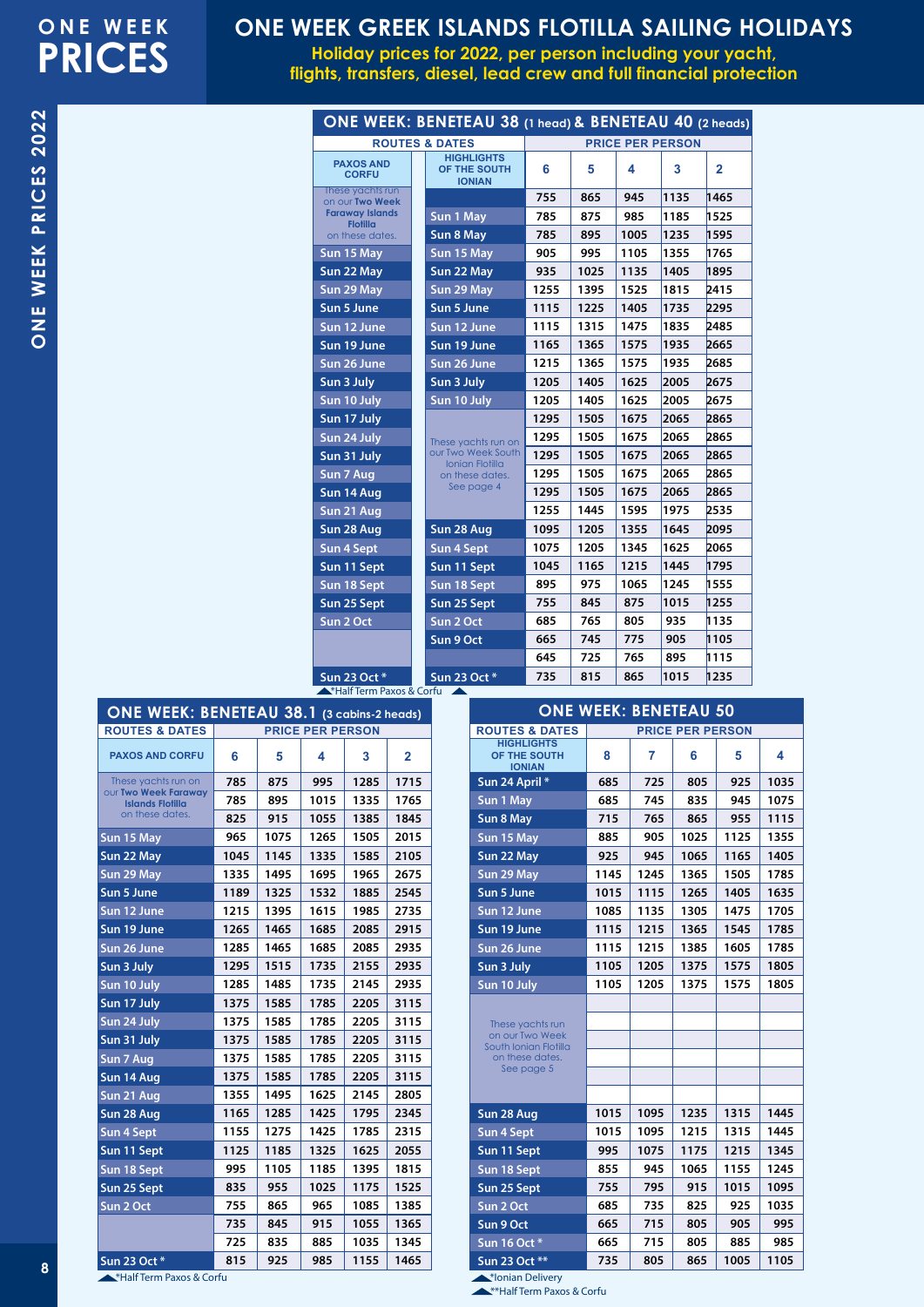**Holiday prices for 2022, per person including your yacht, flights, transfers, diesel, lead crew and full financial protection**

## **ONE WEEK PRICES**

| <b>ONE WEEK: BENETEAU 45</b>       |     |     |      |      |  |  |
|------------------------------------|-----|-----|------|------|--|--|
| <b>PRICE PER PERSON</b>            |     |     |      |      |  |  |
| ጸ                                  |     | 6   |      |      |  |  |
| <b>HALF TERM PAXOS &amp; CORFU</b> |     |     |      |      |  |  |
| Sun 23 Oct                         |     |     |      |      |  |  |
| 735                                | 815 | 865 | 1015 | 1115 |  |  |

An outboard motor for the dinghy is included on all the yachts larger than 40ft





#### **SKIPPERED CHARTER AND LUXURY SHARE-A-YACHT**

**FLOTILLA:** The Beneteau 50's sail on our one week South Ionian flotilla and Two Week South Ionian (summer) flotillas both starting on a Sunday (subject to availability).

**SKIPPERED:** You can sail independently or on flotilla with our skipper on board to show you the ropes. A skipper will cost an extra £120 per day, plus his/her food. They will require their own cabin on board.

**BAREBOAT:** You can skipper the 50 yourself if qualified to do so!

#### **The minimum qualification requirement is ICC or RYA Day Skipper Practical (theory certificates are not sufficient).**

If bareboat, a £2,500 refundable deposit or nonrefundable waiver of £160 for 1wk/£280 for 2wks is payable.

#### **LUXURY 'SHARE-A-YACHT' INCLUDING A SKIPPER**

The Beneteau 50 can sail with a flotilla or independently with a skipper, who will have their own separate cabin. The cost of a skipper is included in the overall price.

**Standard Ensuite Cabin:** Ensuite double cabins

Sail in luxury in your own ensuite cabin!

| <b>ONE WEEK: BENETEAU 50</b>                    |                                   |                |  |  |  |  |
|-------------------------------------------------|-----------------------------------|----------------|--|--|--|--|
| <b>ROUTES &amp;</b>                             | <b>PRICE PER</b><br><b>PERSON</b> |                |  |  |  |  |
| <b>DATES</b>                                    | <b>ENSUITE</b><br><b>CABIN</b>    |                |  |  |  |  |
| <b>HIGHLIGHTS OF THE</b><br><b>SOUTH IONIAN</b> | 1                                 | $\overline{2}$ |  |  |  |  |
| Sun 24 April *                                  | 975                               | 765            |  |  |  |  |
| Sun 1 May                                       | 1025                              | 805            |  |  |  |  |
| Sun 8 May                                       | 1155                              | 965            |  |  |  |  |
| Sun 15 May                                      | 1195                              | 965            |  |  |  |  |
| Sun 22 May                                      | 1295                              | 1105           |  |  |  |  |
| Sun 29 May                                      | 1625                              | 1265           |  |  |  |  |
| Sun 5 June                                      | 1425                              | 1125           |  |  |  |  |
| Sun 12 June                                     | 1465                              | 1135           |  |  |  |  |
| Sun 19 June                                     | 1485                              | 1205           |  |  |  |  |
| Sun 26 June                                     | 1495                              | 1225           |  |  |  |  |
| Sun 3 July                                      | 1625                              | 1235           |  |  |  |  |
| Sun 10 July                                     | 1775                              | 1405           |  |  |  |  |
| Sun 17 July                                     | 1795                              | 1445           |  |  |  |  |
| Sun 24 July                                     | 1795                              | 1445           |  |  |  |  |
| Sun 31 July                                     | 1795                              | 1445           |  |  |  |  |
| Sun 7 Aug                                       | 1795                              | 1385           |  |  |  |  |
| Sun 14 Aug                                      | 1795                              | 1385           |  |  |  |  |
| Sun 21 Aug                                      | 1695                              | 1245           |  |  |  |  |
| Sun 28 Aug                                      | 1595                              | 1195           |  |  |  |  |
| Sun 4 Sept                                      | 1495                              | 1125           |  |  |  |  |
| Sun 11 Sept                                     | 1345                              | 1015           |  |  |  |  |
| Sun 18 Sept                                     | 1145                              | 865            |  |  |  |  |
| Sun 25 Sept                                     | 1025                              | 765            |  |  |  |  |
| Sun 2 Oct                                       | 995                               | 745            |  |  |  |  |
| Sun 9 Oct                                       | 955                               | 745            |  |  |  |  |
| Sun 16 Oct *                                    | 935                               | 745            |  |  |  |  |
| Sun 23 Oct **                                   | 1025                              | 745            |  |  |  |  |

\*\*Half Term Paxos & Corfu **A**\*lonian Delivery



## **RYA SAILING COURSES**

## **RYA PRICES**

|                                           | <b>PRICES BASED ON A MAXIMUM OF 4 STUDENTS SHARING ON A BENETEAU 393</b> |
|-------------------------------------------|--------------------------------------------------------------------------|
| RYA Competent Crew and theory package     | One Week £995pp + flights & transfers                                    |
| RYA Day Skipper and theory package        | One Week £995pp + flights & transfers                                    |
| RYA Competent Crew & Day Skipper combined | Two Weeks £1890pp + flights & transfers                                  |
| <b>VHF Short Range Certificate</b>        | Online theory + 1 hour test in Greece £120                               |
| RYA Private Training Course for 2 people  | One Week £1845pp + flights & transfers                                   |

A £250 per person deposit is required for one week RYA courses, £500 for the two week combined course and £30 for the VHF Certificate.

Don't forget that you can always combine your RYA course with a flotilla holiday!

#### **GETTING QUALIFIED WITH SAILING HOLIDAYS**

Why not get qualified in the sunshine with one of our brilliant instructors? Either book a berth on one of our training boats or book the whole boat as a group.

Our courses include online access to our RYA approved theory modules and RYA Essential Navigation and Seamanship course. This means there's no need for lengthy preliminary classroom studies.

All courses can be linked with any of our flotilla holidays. You can either do the course the week before friends and family arrive or your whole crew can do a course followed by a flotilla holiday.

(Unlike a flotilla holiday; Onboard breakfast, lunch and two on board evening meals per week are included).

**RYA COURSE PRICES 2022**

RYA COURSE PRICES 2022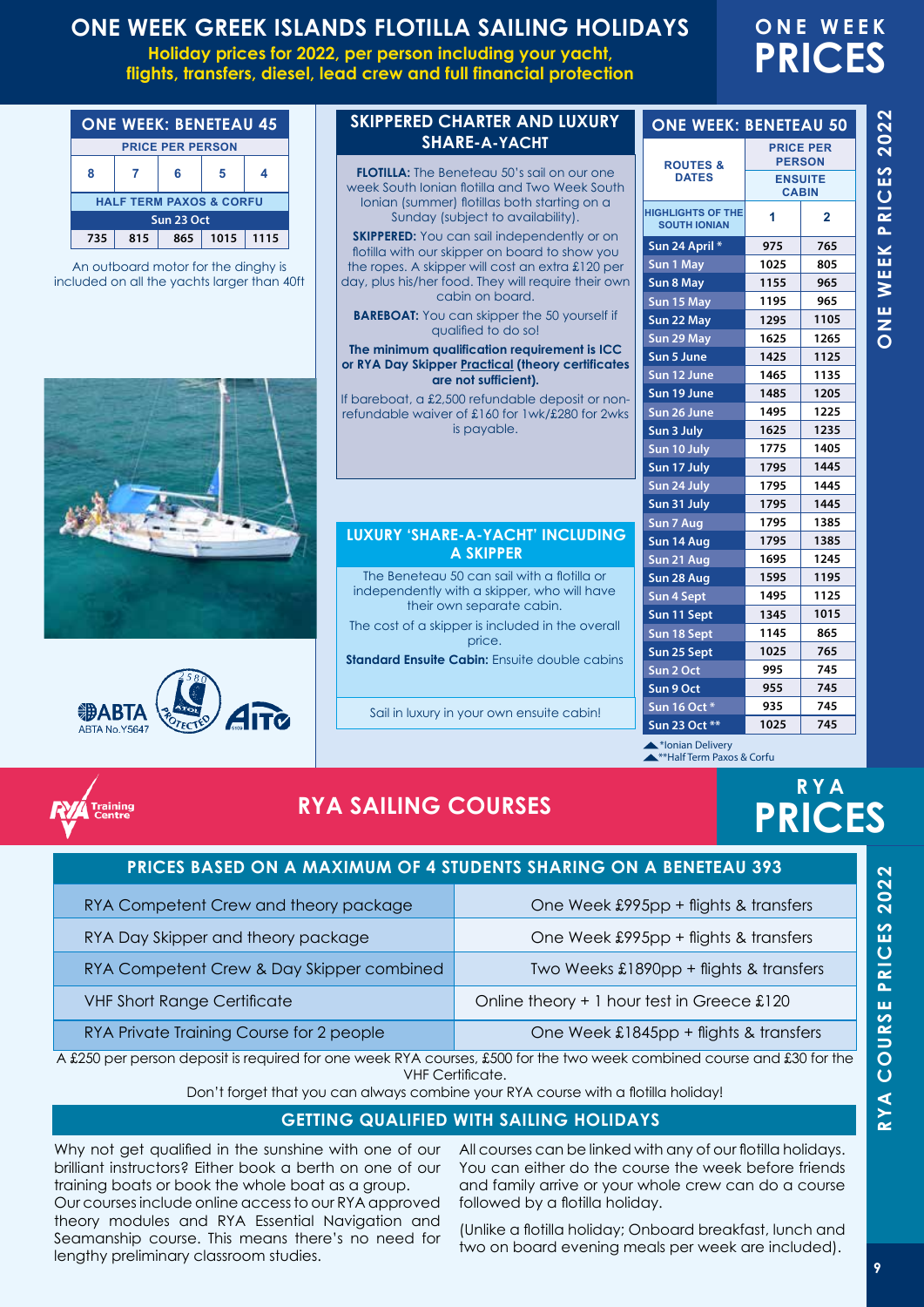## **RYA** SAILING SCHOOL IN THE **GREEK ISLANDS THREE WEEK GREEK ISLANDS FLOTILLA SAILING HOLIDAYS**

Holiday prices for 2022, per person including your yacht, flights, transfers, diesel, lead crew and full financial protection

### **THREE WEEK SPORADES FLOTILLA - APRIL & SEPTEMBER**

| THREE WEEK: BENETEAU 323 & BENETEAU 331 |                                   |      |      |      |      |  |  |
|-----------------------------------------|-----------------------------------|------|------|------|------|--|--|
| <b>ROUTE AND DATES</b>                  | <b>PRICE PER PERSON</b>           |      |      |      |      |  |  |
| <b>SPORADES CRUISE</b>                  | $\mathcal{P}$<br>6<br>5<br>3<br>4 |      |      |      |      |  |  |
| Fri 22 April                            | 1105                              | 1215 | 1375 | 1695 | 2065 |  |  |
| Fri 29 April                            | 1135                              | 1255 | 1415 | 1745 | 2125 |  |  |
| Fri 23 Sept                             | 1155                              | 1275 | 1495 | 1795 | 2175 |  |  |
| Fri 30 Sept                             | 1025                              | 1195 | 1395 | 1695 | 1995 |  |  |

| THREE WEEK: BENETEAU 361 |                  |                         |      |      |      |  |
|--------------------------|------------------|-------------------------|------|------|------|--|
| <b>ROUTE AND DATES</b>   |                  | <b>PRICE PER PERSON</b> |      |      |      |  |
| <b>SPORADES CRUISE</b>   | 6<br>5<br>3<br>4 |                         |      |      | 2    |  |
| Fri 22 April             | 1215             | 1375                    | 1625 | 1795 | 2325 |  |
| Fri 29 April             | 1255             | 1415                    | 1675 | 1855 | 2395 |  |
| Fri 23 Sept              | 1295             | 1455                    | 1725 | 1925 | 2465 |  |
| Fri 30 Sept              | 1125             | 1335                    | 1545 | 1775 | 2195 |  |

| <b>THREE WEEK: BENETEAU 35</b> |      |                         |      |      |      |  |
|--------------------------------|------|-------------------------|------|------|------|--|
| <b>ROUTE AND DATES</b>         |      | <b>PRICE PER PERSON</b> |      |      |      |  |
| <b>SPORADES CRUISE</b>         | 6    | 5                       | 4    | 3    | 2    |  |
| Fri 22 April                   | 1345 | 1545                    | 1745 | 1965 | 2705 |  |
| Fri 29 April                   | 1385 | 1595                    | 1795 | 2025 | 2785 |  |
| Fri 23 Sept                    | 1395 | 1595                    | 1795 | 2025 | 2785 |  |
| Fri 30 Sept                    | 1345 | 1545                    | 1745 | 1965 | 2705 |  |

| <b>THREE WEEK: BENETEAU 38</b> |                         |      |      |      |      |  |  |
|--------------------------------|-------------------------|------|------|------|------|--|--|
| <b>ROUTE AND DATES</b>         | <b>PRICE PER PERSON</b> |      |      |      |      |  |  |
| <b>SPORADES CRUISE</b>         | 2<br>6<br>5<br>3        |      |      |      |      |  |  |
| Fri 22 April                   | 1465                    | 1695 | 1825 | 2175 | 2935 |  |  |
| Fri 29 April                   | 1515                    | 1745 | 1885 | 2235 | 3025 |  |  |
| Fri 23 Sept                    | 1515                    | 1745 | 1885 | 2235 | 3025 |  |  |
| Fri 30 Sept                    | 1465                    | 1695 | 1825 | 2175 | 2895 |  |  |

| THREE WEEK: BENETEAU 45 |      |      |                         |      |      |
|-------------------------|------|------|-------------------------|------|------|
| <b>ROUTE AND DATES</b>  |      |      | <b>PRICE PER PERSON</b> |      |      |
| <b>SPORADES CRUISE</b>  | 8    |      | 6                       | 5    | 4    |
| Fri 22 April            | 1335 | 1535 | 1735                    | 2005 | 2115 |
| Fri 29 April            | 1375 | 1575 | 1785                    | 2065 | 2185 |
| Fri 23 Sept             | 1555 | 1715 | 1945                    | 2065 | 2185 |
| Fri 30 Sept             | 1455 | 1675 | 1895                    | 2005 | 2115 |

### **THREE WEEK WHOLE IONIAN FLOTILLA - MAY**

| THREE WEEK: BENETEAU 323 & BENETEAU 331 |      |      |                         |      |      |
|-----------------------------------------|------|------|-------------------------|------|------|
| <b>ROUTE AND DATES</b>                  |      |      | <b>PRICE PER PERSON</b> |      |      |
| <b>IONIAN CRUISE</b>                    | 6    | 5    |                         |      |      |
| Sun 22 May                              | 1295 | 1455 | 1615                    | 1995 | 2495 |

| THREE WEEK: BENETEAU 35 |      |      |                         |      |      |
|-------------------------|------|------|-------------------------|------|------|
| <b>ROUTE AND DATES</b>  |      |      | <b>PRICE PER PERSON</b> |      |      |
| <b>IONIAN CRUISE</b>    | 6    | 5    |                         |      |      |
| Sun 22 May              | 1615 | 1765 | 1995                    | 2575 | 3325 |

| THREE WEEK: BENETEAU 361                        |   |   |                         |  |  |
|-------------------------------------------------|---|---|-------------------------|--|--|
| <b>ROUTE AND DATES</b>                          |   |   | <b>PRICE PER PERSON</b> |  |  |
| <b>IONIAN CRUISE</b>                            | 6 | 5 |                         |  |  |
| Sun 22 May<br>1745 2245<br>1475<br>1585<br>2895 |   |   |                         |  |  |

| THREE WEEK: BENETEAU 38'                             |    |  |                         |  |  |
|------------------------------------------------------|----|--|-------------------------|--|--|
| <b>ROUTE AND DATES</b>                               |    |  | <b>PRICE PER PERSON</b> |  |  |
| <b>IONIAN CRUISE</b>                                 | ิค |  |                         |  |  |
| Sun 22 May<br>2185  <br>3575<br>1745<br>1875<br>2795 |    |  |                         |  |  |

| THRFF WFFK: BENETEAU 38.1                           |   |   |                         |  |  |
|-----------------------------------------------------|---|---|-------------------------|--|--|
| <b>ROUTE AND DATES</b>                              |   |   | <b>PRICE PER PERSON</b> |  |  |
| <b>IONIAN CRUISE</b>                                | 6 | 5 |                         |  |  |
| Sun 22 May<br>2345<br>-2995<br>1985<br>3795<br>1865 |   |   |                         |  |  |



**THREE WEEK PRICES**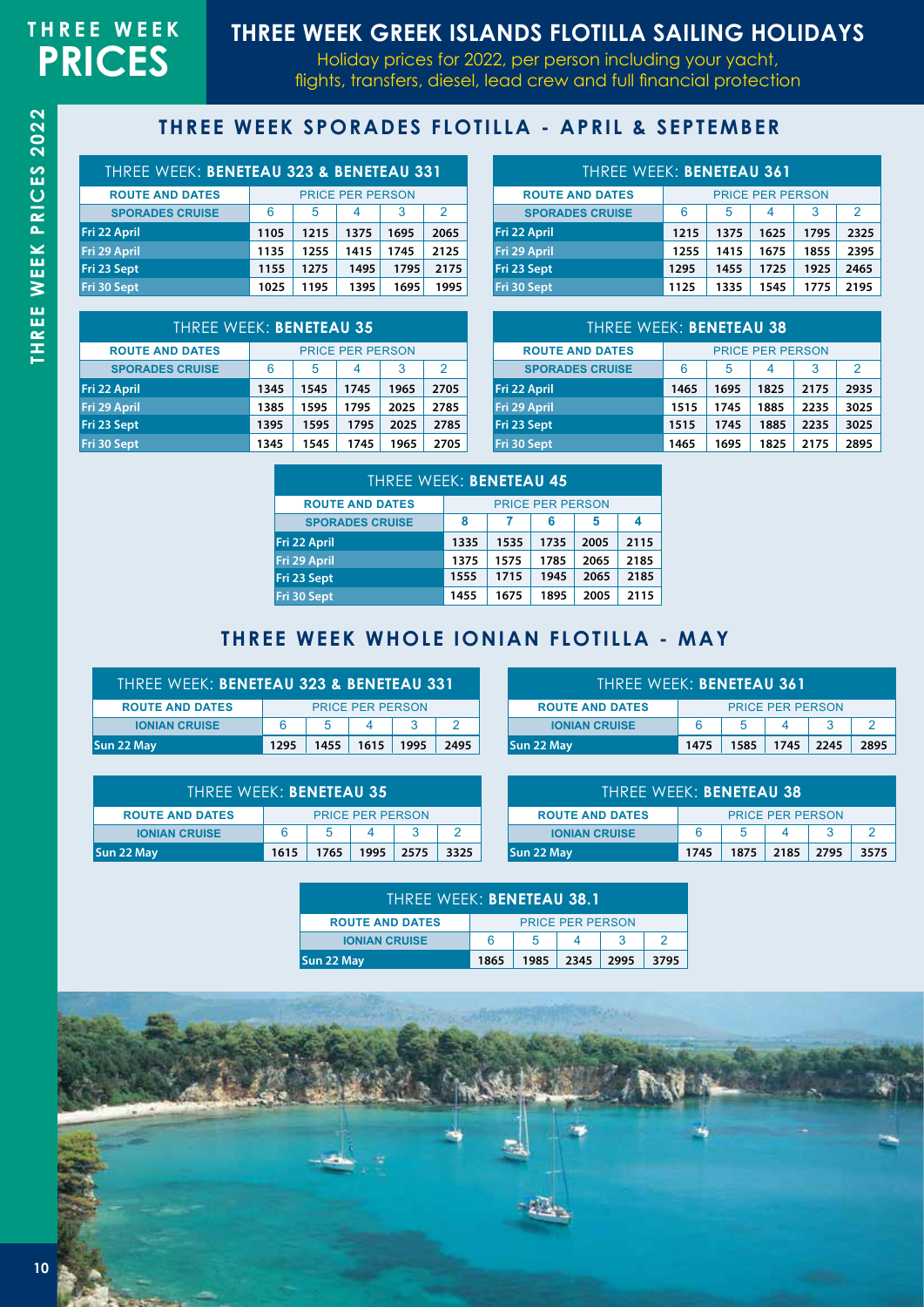## **2022 FLIGHT INFORMATION**

Flight details will be confirmed at time of booking. This is a guide of  $\mathsf{S}$ 

# FLIGHTS

**SARONIC FLOTILLAS - SUNDAY FLIGHTS**

SARONIC ISLANDS TWO WEEK FLOTILLAS

**SUNDAY** flights to Athens from Heathrow

#### **HEATHROW**

Flying to Athens

#### SPORADES FLOTILLAS - FRIDAY FLIGHTS

SPORADES ISLANDS TWO WEEK FLOTILLAS

FRIDAY flights to Athens from Heathrow

#### **HEATHROW**

#### Flying to Athens

#### TWO WEEK SARONIC DELIVERY

**SAILING FROM CORFU TO THE SARONIC ISLANDS OUTBOUND** 24th April - **from** Gatwick to Corfu 8th May - **returning** from Athens to Gatwick

**OUTBOUND** 1st May - from Gatwick to Corfu<br>**INBOUND** 15th May - returning from Athens 15th May - **returning** from Athens to Gatwick

**SAILING FROM THE SARONIC ISLANDS TO CORFU OUTBOUND** 2nd Oct - **from** Gatwick to Athens **INBOUND** 16th Oct - **returning** from Preveza to Gatwick

**OUTBOUND** 9th Oct - **from** Gatwick to Athens **INBOUND** 23rd Oct - **returning** from Preveza to Gatwick

#### IONIAN FLOTILLAS - SUNDAY FLIGHTS

TWO WEEK Ionian Delivery

ONE WEEK Ionian Delivery

SUNDAY flights to Corfu from Gatwick and Manchester

**GATWICK - CORFU**

Flying from Gatwick - Sunday 24th April

**MANCHESTER - CORFU**

Flying from Manchester with EasyJet or Ryanair *\* (£25 supplement)* On Sunday 24th April IONIAN FLOTILLAS - SUNDAY FLIGHTS

TWO WEEK Whole Ionian and South Ionian ONE WEEK Paxos and Highlights of the South Ionian

SUNDAY flights to PREVEZA from Gatwick, Stansted, Manchester and Birmingham

**GATWICK - PREVEZA** Flying from Gatwick with EasyJet or British Airways From Sunday 1st May to 9th October

**STANSTED - PREVEZA** Flying from Stansted with Jet2 \* (£25 supplement) From Sunday 1st May to 23rd October

**MANCHESTER - PREVEZA** Flying from Manchester with Jet2 \* (£25 supplement) From Sunday 1st May to 23rd October

**BIRMINGHAM - PREVEZA**

Flying from Birmingham with Jet2 \* (£25 supplement) From Sunday 1st May to 23rd October

IONIAN FLOTILLAS - SUNDAY FLIGHTS

ONE WEEK Corfu Sheltered Waters

SUNDAY flights to CORFU from **Gatwick** 

#### **GATWICK - CORFU**

Flying from Gatwick with EasyJet From Sunday 24th April to Sunday 9th October

#### **OTHER FLIGHTS**

Depending on availability, we may have flights available from other UK airports flying into Corfu.

**IMPORTANT!** Flights shown are a guide and will be confirmed at the time of booking.

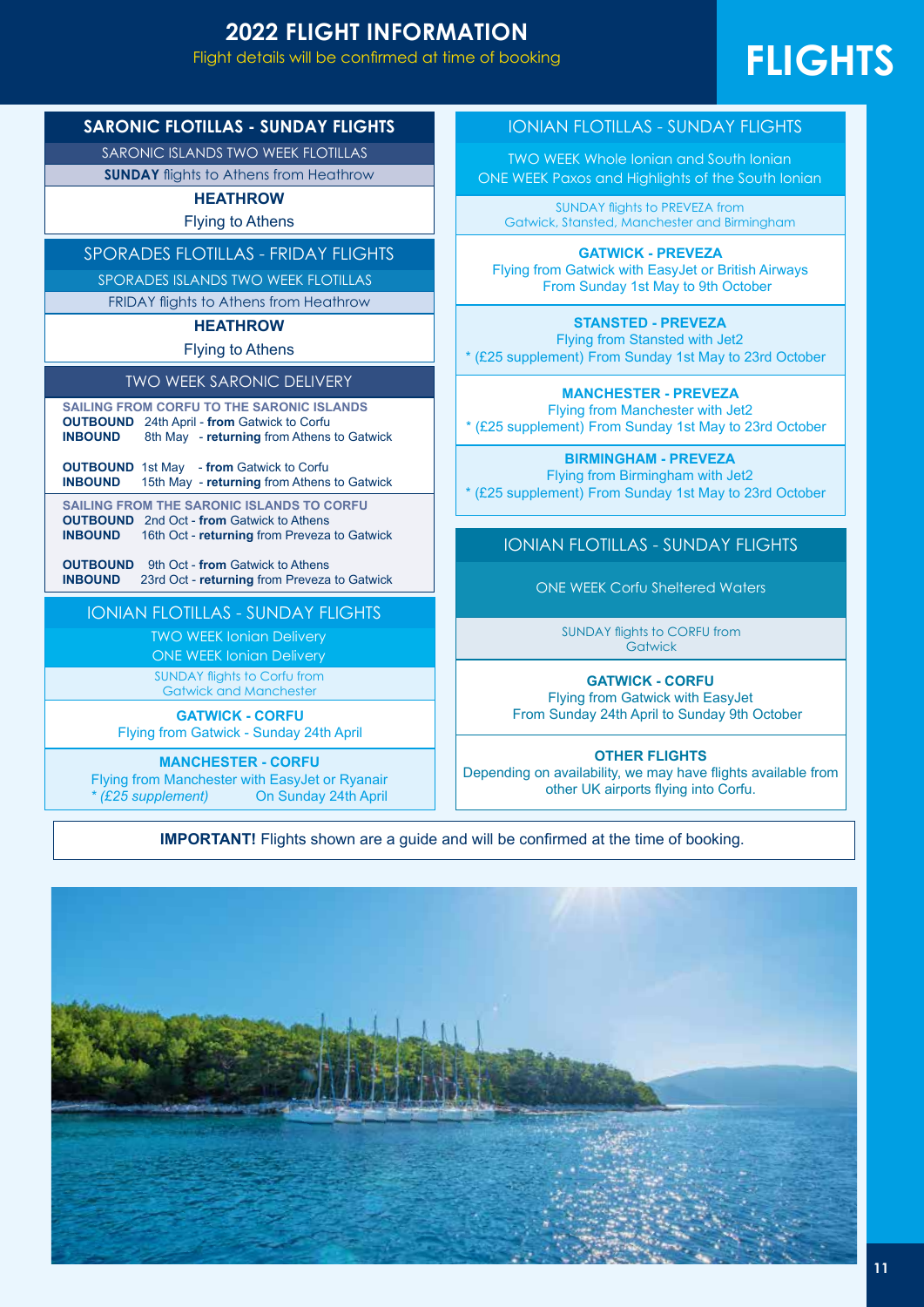## **SHORE TO SAIL PRICES**

## **SHORE TO SAIL ACCOMMODATION**  A WEEK SAILING & A WEEK RELAXING ON SHORE

### **THE IRIS HOTEL - NIDRI, LEFKAS**

|                   | <b>ONE WEEK PRICE</b>    |                                                |  |
|-------------------|--------------------------|------------------------------------------------|--|
| <b>DATES</b>      | <b>STUDIO</b><br>(MAX 2) | 1 BED-<br><b>ROOM</b><br><b>APT</b><br>(MAX 4) |  |
| <b>Sun 1 May</b>  | 285                      | 395                                            |  |
| <b>Sun 8 May</b>  | 285                      | 395                                            |  |
| Sun 15 May        | 415                      | 575                                            |  |
| Sun 22 May        | 585                      | 765                                            |  |
| Sun 29 May        | 585                      | 835                                            |  |
| Sun 5 June        | 625                      | 835                                            |  |
| Sun 12 June       | 625                      | 965                                            |  |
| Sun 19 June       | 705                      | 965                                            |  |
| Sun 26 June       | 735                      | 1085                                           |  |
| Sun 3 July        | 735                      | 1085                                           |  |
| Sun 10 July       | 875                      | 1255                                           |  |
| Sun 17 July       | 945                      | 1335                                           |  |
| Sun 24 July       | 945                      | 1335                                           |  |
| Sun 31 July       | 945                      | 1335                                           |  |
| Sun 7 Aug         | 945                      | 1335                                           |  |
| Sun 14 Aug        | 945                      | 1335                                           |  |
| Sun 21 Aug        | 835                      | 965                                            |  |
| Sun 28 Aug        | 735                      | 915                                            |  |
| <b>Sun 4 Sept</b> | 625                      | 915                                            |  |
| Sun 11 Sept       | 525                      | 675                                            |  |
| Sun 18 Sept       | 455                      | 545                                            |  |
| Sun 25 Sept       | 315                      | 445                                            |  |
| Sun 2 Oct         | 235                      | 415                                            |  |
| Sun 9 Oct         | 235                      | 415                                            |  |
| Sun 16 Oct        | 235                      | 415                                            |  |

IRIS HOTEL (LEFKAS) ROOM PRICE



The Iris Hotel is a great 'beside the sea' base for your shore based week on Lefkas Island. The hotel is just a five minute walk from Nidri, ideally suited for a shorebased week before or after one of our South Ionian flotillas (or one of our two week flotillas which finishes in the South Ionian).

**GREAT SELF-CATERING:** All rooms have air conditioning, kitchenettes with

kettle, fridge, hobs and all utensils. There is also a nice cafe bar by the pool. Breakfast is not included in the room cost.

**TRANSFERS INCLUDED:** When booked alongside your flotilla holiday we include transfers to and from the airport and yacht bases.

## **SALVATOR SPA HOTEL AND VILLAS - PARGA**

The picturesque surroundings combined with the boutique nature of the hotel (holding a maximum of 55 guests between the 20 suites and 4 villas) makes the Salvator a real home away from home without the domestic chores!

There is an outdoor pool with a smaller indoor pool and even a poolside jacuzzi. All balconies face west, the sunsets over Paxos are stunning whichever room you choose. The green mosaic tiles featured throughout the hotel perfectly complement the greens of the Olive, Cypress, Birch and Fig trees.

Spiros and his family will treat you as one of the family. The restaurant and wine cellar are exceptional and the price includes buffet breakfast.

#### **For more information on pricing give us a ring on 020 8459 8787 or drop us an email.**

**TRANSFERS NOT INCLUDED:** Transfers and car hire are not included. Please contact us if you would like help arranging a private transfer.

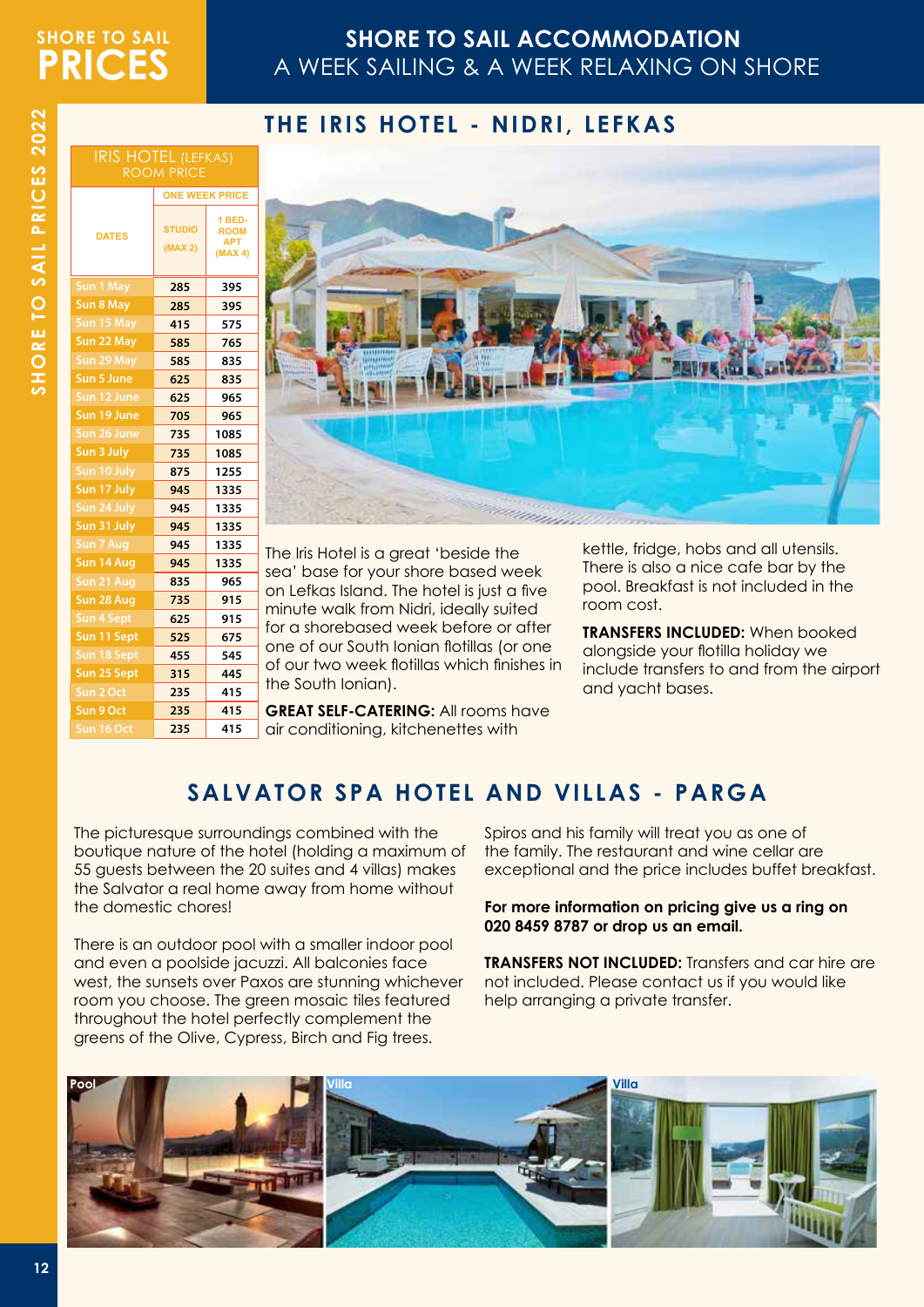## **SHORE TO SAIL PRICES**

## **VILLA MEANDROS - SIVOTA, LEFKAS**

#### VILLA FLOTILLA **VILLA PRICE**

| <b>DATES</b>          | <b>LUXURY 3 BEDROOM</b><br><b>VILLA WITH PRIVATE</b><br><b>INFINITY POOL</b><br>(MAX 6 PEOPLE) |
|-----------------------|------------------------------------------------------------------------------------------------|
|                       | <b>PER WEEK</b>                                                                                |
| Sun 3 July            | 3735                                                                                           |
| Sun 10 July           | 3935                                                                                           |
| Sun 17 July           | 4435                                                                                           |
| Sun 24 July           | 4935                                                                                           |
| Sun 31 July           | 4935                                                                                           |
| Sun 7 Aug             | 4935                                                                                           |
| Sun 14 Aug            | 4935                                                                                           |
| <del>Sun 21 Aug</del> | 4935                                                                                           |
| Sun 28 Aug            | 4435                                                                                           |
| <b>Sun 4 Sept</b>     | 3935                                                                                           |
| Sun 11 Sept           | 3935                                                                                           |
| Sun 18 Sept           | 3735                                                                                           |
| Sun 25 Sept           | 3535                                                                                           |



Surrounded by olive trees and just a 10 minute walk from Sivota village on Lefkas Island, this is the perfect villa to relax before or after your time on the water. The villa sleeps up to six people in three double bedrooms all with ensuites and balcony space and has an open plan living, kitchen and dining area.

With over 300 square metres of floor space and step-free access Villa Meandros is perfect for indoor and outdoor relaxation for family and friends. Even those not doing the sailing can enjoy a week or two in the villa with parking just steps from the front door. The view of yachts coming and going in the harbour from the infinity pool and terrace is entertainment in itself. This is a very special place with the most spectacular sunrises for those up and about at that time of the morning!

For more information about Villa Meandros visit the Sailing Holidays website, click on Shore to Sail and then Villa Meandros. Here you will find pictures, a floor plan and a video tour.

### **FLIGHTS**

When booking accommodation with us before/after your flotilla holiday the flights will be included in the cost. Having said that, we have no objection to you arranging your own flights should you wish to. If you would like to hire the villa by itself, give us a ring and we will arrange flights for you.



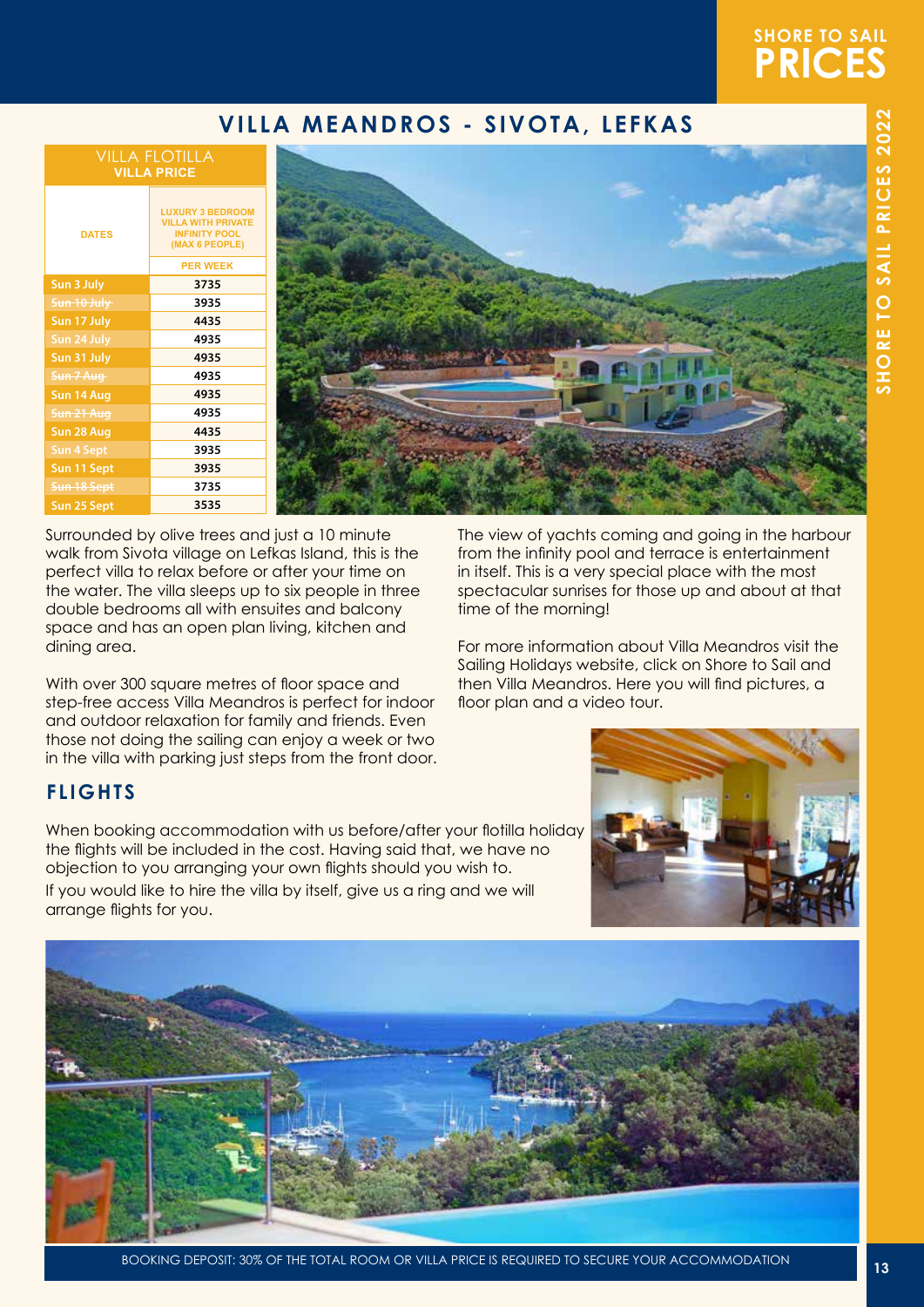# **WHAT IS INCLUDED AND WHAT'S NOT!**

Sailing Holidays bits and pieces for 2022

To confirm your holiday, a deposit of £250 per person (minimum £500 per yacht) is required for yachts up to 37 feet.

For yachts over 37 feet, the minimum holiday deposit is £1000 per yacht or £250 per person, whichever is the greater.

Shore to Sail holidays require an additional deposit of 30% of the total accommodation cost to be paid upon booking.

#### ALL FLOTILLA PRICES INCLUDE:

- $\vee$  Return flights to and from London
- $\checkmark$  Transfer from the resort airport to your yacht
- $\vee$  One, two or three weeks sailing on one of our yachts
- $\checkmark$  Services of our staff on shore and our lead crews on the water
- $\blacktriangleright$  A full tank of diesel plus one jerry can this should be enough for a two week flotilla (excluding any independent sailing)
- $\blacktriangleright$  Bed linen, duvets and pillows
- $\triangleright$  Towels and tea towels
- 4 Necessary navigation/safety equipment
- ◆ Inflatable dinghy on each yacht
- 4 Yacht Manual, Harbour Guide and charts
- $\blacktriangleright$  All taxes as at 1/01/2022
- $\blacktriangleright$  Public Liability insurance
- $\blacktriangleright$  Third party vacht liability insurance
- $\blacktriangleright$  Bimini sunshade and separate sun awning
- $\checkmark$  Cost to us for debit/credit card payment of deposit
- $\vee$  Costs to us of payments by cheque
- Government Air Passenger Duty (Tax)
- 4 Full financial protection through ATOL

#### MOORING FEES

| Mooring and harbour fee contributions are as follows: |        |         |
|-------------------------------------------------------|--------|---------|
| <b>Yacht Size</b>                                     | 1 week | 2 weeks |
| Up to and including 34 foot                           | £100   | £150    |
| 35 to 37 foot                                         | £120   | £170    |
| 38 to 44 foot                                         | £140   | £190    |
| 45 foot and over                                      | £160   | £210    |
| Share-a-Yacht - per person                            | £40    | £60     |
| Luxury Book-a-Cabin - per person                      | £50    | £75     |

#### UNDER EIGHTEEN CHILDREN'S DISCOUNT

Children aged seventeen and under on date of departure are entitled the following reductions:

1 week holidays £65 per child

(to a minimum cost of £495 per child)

2 week holidays £115 per child

Includes an APD deduction of £13 per child aged two to seventeen on date of departure.

### ITEMS NOT INCLUDED:

- 8 Food and drink
- **X** Transport to and from UK airport
- **X** Personal Holiday Insurance
- $x$  Any taxes added after  $1/01/2022$
- **X** Harbour dues when independent sailing
- **X** Diesel when independent sailing
- **X** Marina, harbour and yacht club fees
- 8 Interbank transfer payments sender/receiver charges
- **X** Heathrow, Stansted, Manchester & Birmingham flight supplement
- **X** Hotel optional extras
- 8 Hotel transfers and car rental pick up/drop off fees
- **X** Additional equipment (see below)

#### ADDITIONAL EQUIPMENT PRICES

|                                          | 1 week | 2 weeks |
|------------------------------------------|--------|---------|
| Dinghy outboard                          | £70    | £95     |
| SUP (Stand Up Paddle Board)              | £95    | £155    |
| Cruising Chute (yachts 32 - 37)          | £110   | £160    |
| Cruising Chute (yachts 38 - 45)          | £160   | £280    |
| Cruising Chute (Beneteau 50)             | £240   | £420    |
| <b>Professional Skipper</b>              | £720   | £1560   |
| Skipper will require own cabin and food. |        |         |

#### YACHT SECURITY WAIVERS

| Non-refundable yacht security waiver as follows: |        |         |
|--------------------------------------------------|--------|---------|
| Yacht Size                                       | 1 week | 2 weeks |
| Up to and including 34 foot                      | £80    | £120    |
| 35 to 37 foot                                    | £100   | £150    |
| 38 to 44 foot                                    | £140   | £210    |
| 45 foot and over                                 | £180   | £270    |
| Share-a-Yacht - per person                       | £30    | £50     |
| Luxury Book-a-Cabin - per person                 | f.45   | £65     |
|                                                  |        |         |

If going entirely 'bareboat' a £2500 refundable security deposit or a non-refundable waiver of £160 for 1wk / £280 for 2wks is payable.

#### EXTRA CREW MEMBERS

Should your party consist of more people than the numbers in the price grids, please phone our office for costing details relating to your additional crew.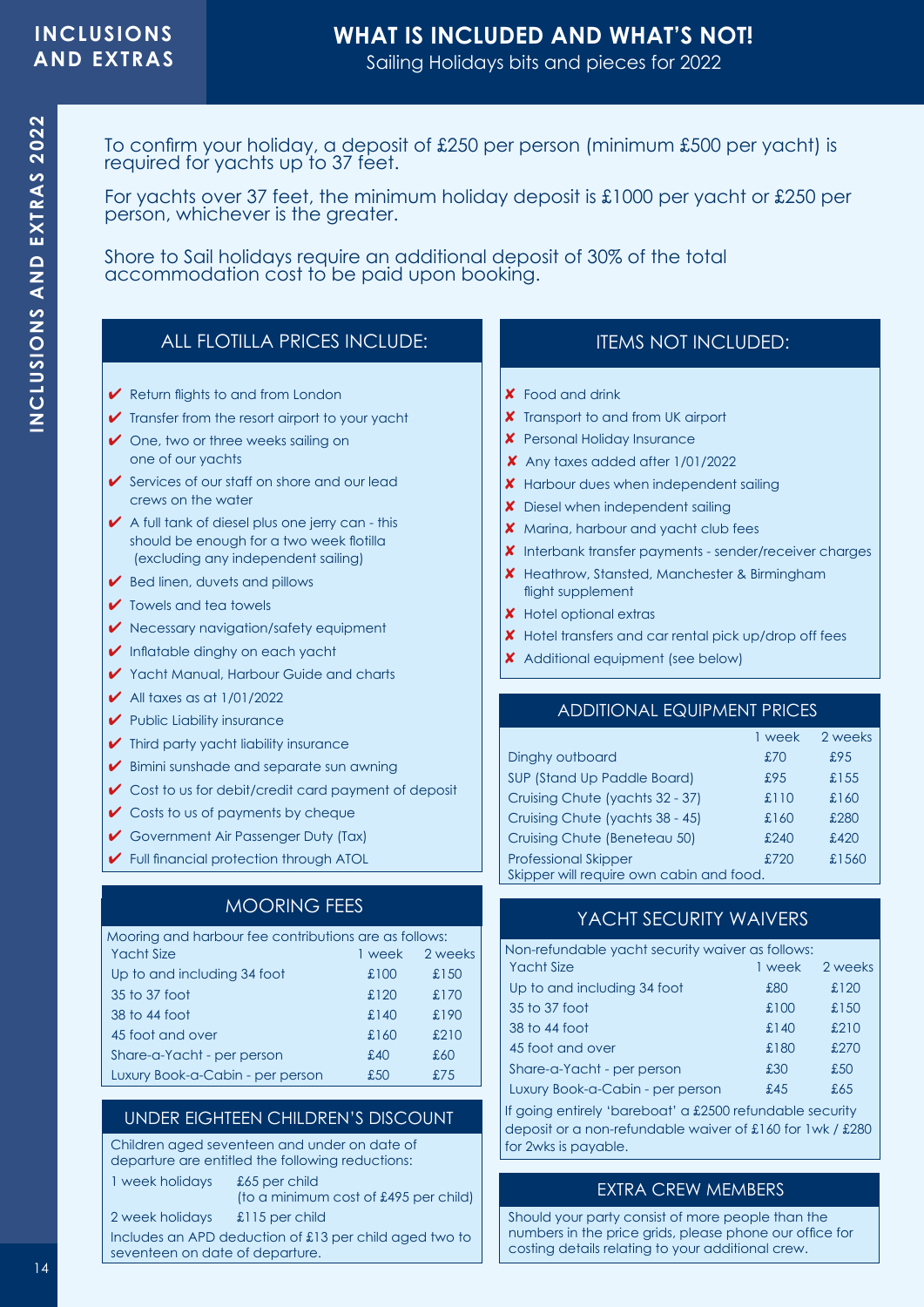ITO QUALITY CHARTER

Everybody should have their own personal holiday insurance. Whichever one you choose should be appropriate for sailing in coastal waters of the Mediterranean and your own personal circumstances. We recommend you put this in place at the time of booking as it should also covers your deposit.

## **AITO QUALITY CHARTER**

AITO is the Association for independent and specialist holiday companies. Our member companies, usually owner-managed, strive to create overseas holidays with high levels of professionalism and a shared concern for quality and personal service. The Association encourages the highest standards in all aspects of tour operating.

#### **Exclusive Membership**

AITO sets criteria regarding ownership, finance and quality which must be satisfied before new companies are admitted to membership. All members are required to adhere to a Code of Business Practice which encourages high operational standards and conduct.

#### **Financial Security**

An AITO member is required to arrange financial protection for all holidays and other arrangements (including accommodation only) booked by customers with the member under the AITO logo. This financial protection applies to customers who are resident in the UK at the time of booking and to most overseas customers who have booked directly with the member. In doing so, the member must comply with UK Government regulations. Members are required to submit details of their financial protection arrangements to AITO on a regular basis.

#### **Accurate brochures and websites**

All members do their utmost to ensure that all their brochures and other publications, print or electronic, clearly and accurately describe the holidays and services offered.

Professional service and continual improvements All members are committed to high standards of service and believe in regular and thorough

training of employees. Members continually seek to review and improve their holidays.They listen to their customers and always welcome suggestions for improving standards.

#### **Monitoring standards**

AITO endeavours to monitor quality standards regularly. All customers should receive a postholiday questionnaire from their tour operator, the results of which are scrutinised by the Association. In addition, customers can leave detailed feedback, accessible from the homepage of this website, or via a direct link supplied by their AITO tour operator, about their holiday.

#### **Sustainable tourism**

Our members acknowledge the importance of AITOs Sustainable Tourism ethos, which recognises the social, economic and environmental responsibilities of tour operating.

#### **Customer relations**

All members endeavour to deal swiftly and fairly with any issues their customers may raise. In the unlikely event that a dispute between an AITO member and a customer cannot be settled amicably, either party can call on an arbitration service to bring the matter to a speedy and acceptable conclusion.



5109